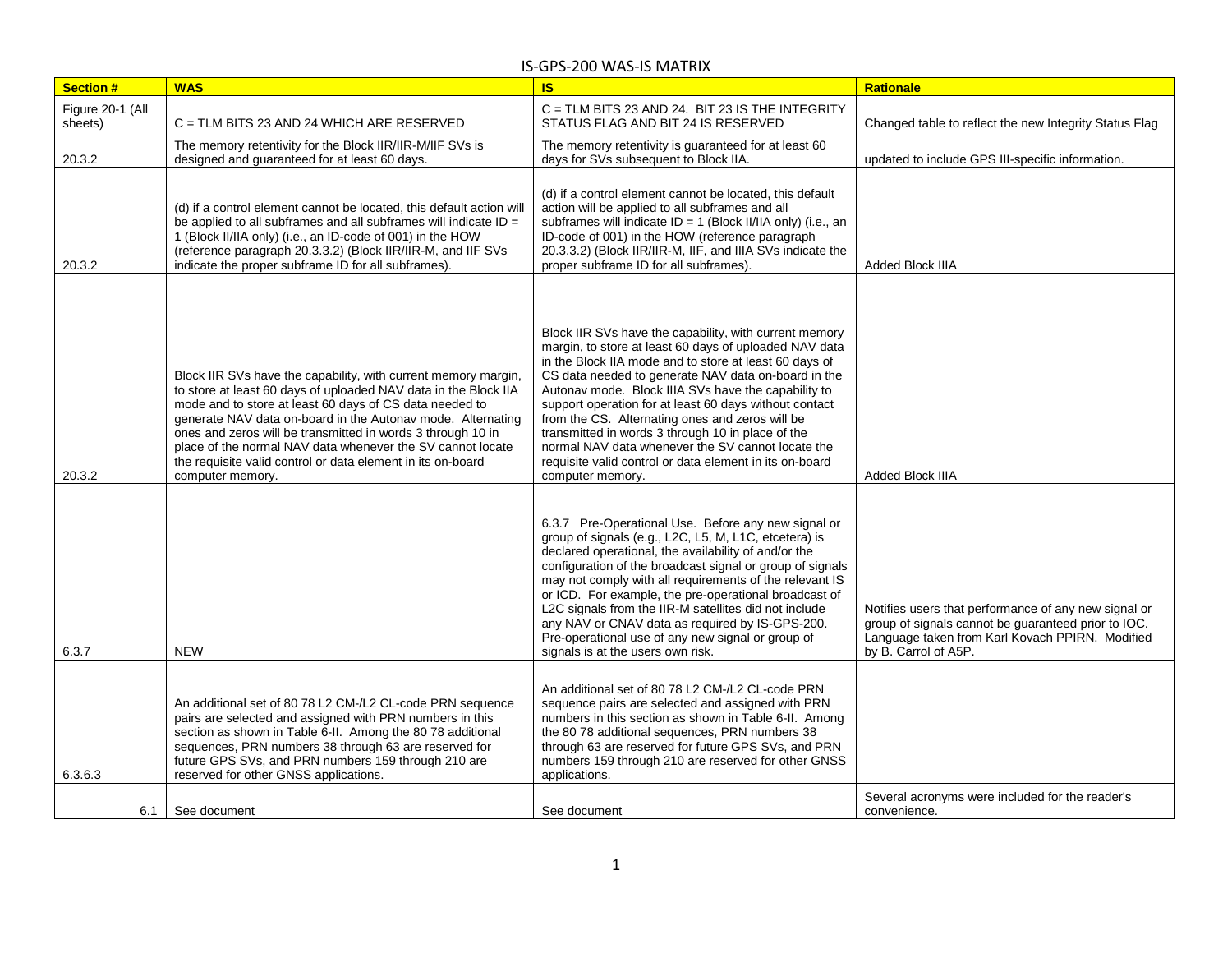| <b>Section #</b> | <b>WAS</b>                                                                                                                                                                                                                                                                                                                                                                                                                                                                                                                                                                                                                                               | <b>IS</b>                                                                                                                                                                                                                                                                                                                                                                                                                                                              | Rationale                                                                                                                                                                                                                                                                                                                                                                                                                                                                                                                                                                                                                                                                                                                                  |
|------------------|----------------------------------------------------------------------------------------------------------------------------------------------------------------------------------------------------------------------------------------------------------------------------------------------------------------------------------------------------------------------------------------------------------------------------------------------------------------------------------------------------------------------------------------------------------------------------------------------------------------------------------------------------------|------------------------------------------------------------------------------------------------------------------------------------------------------------------------------------------------------------------------------------------------------------------------------------------------------------------------------------------------------------------------------------------------------------------------------------------------------------------------|--------------------------------------------------------------------------------------------------------------------------------------------------------------------------------------------------------------------------------------------------------------------------------------------------------------------------------------------------------------------------------------------------------------------------------------------------------------------------------------------------------------------------------------------------------------------------------------------------------------------------------------------------------------------------------------------------------------------------------------------|
|                  | The most significant bits of the Z-count are a binary<br>representation of the sequential number assigned to the current<br>GPS week (see paragraph 6.2.4). This is modulo<br>representation, limited by the physical space available. The<br>most common limit is 10. The ten most significant bits of the Z-<br>count are a modulo 1024 binary representation of the<br>sequential number assigned to the current GPS week (see<br>paragraph 6.2.4). The range of this count is from 0 to 1023<br>with its zero state being defined as the GPS week number zero<br>and every integer multiple of 1024 weeks, thereafter (i.e. 0,<br>1024, 2048, etc.). | The most significant bits of the Z-count are a binary<br>representation of the sequential number assigned to<br>the current GPS week (see paragraph 6.2.4).                                                                                                                                                                                                                                                                                                            | No rationale is provided, however, this was presented<br>in the Nov 08 ICWG and stakeholders all concurred.                                                                                                                                                                                                                                                                                                                                                                                                                                                                                                                                                                                                                                |
| 3.3.4            | Time stated in this manner is referred to as Z-count, which is<br>given as a 29-bit binary number consisting of two parts as<br>follows:                                                                                                                                                                                                                                                                                                                                                                                                                                                                                                                 | Time stated in this manner is referred to as Z-count,<br>which is given as a binary number consisting of two<br>parts as follows:                                                                                                                                                                                                                                                                                                                                      | GPS III uses a 32 bit Z count; removed reference to<br>29-bit Z count which is specific to the GPS II<br>implementation.                                                                                                                                                                                                                                                                                                                                                                                                                                                                                                                                                                                                                   |
| 3.3.4            | The NAV data contains the requisite data for relating GPS time<br>to UTC. The accuracy of this data during the transmission<br>interval shall be such that it shall relate GPS time (maintained<br>by the MCS of the CS) to UTC (USNO) within 90 nanoseconds<br>(one sigma).                                                                                                                                                                                                                                                                                                                                                                             | The NAV data contains the requisite data for relating<br>GPS time to UTC. The accuracy of this data during the<br>transmission interval shall be such that it relates GPS<br>time (maintained by the MCS of the CS) to UTC<br>(USNO) within 90 nanoseconds (one sigma).                                                                                                                                                                                                | Consistency with IS-GPS-705 and IS-GPS-800                                                                                                                                                                                                                                                                                                                                                                                                                                                                                                                                                                                                                                                                                                 |
| 3.3.1.9          | The transmitted signal shall be right-hand circularly polarized<br>(RHCP). For the angular range of ±14.3 degrees from<br>boresight, L1 ellipticity shall be no worse than 1.2 dB for Block<br>II/IIA and shall be no worse than 1.8 dB for Block IIR/IIR-M/IIF<br>SVs. L2 ellipticity shall be no worse than 3.2 dB for Block II/IIA<br>SVs and shall be no worse than 2.2 dB for Block IIR/IIR-M/IIF<br>over the angular range of ±14.3 degrees from boresight.                                                                                                                                                                                        | The transmitted signal shall be right-hand circularly<br>polarized (RHCP). For the angular range of ±13.8<br>degrees from nadir, L1 ellipticity shall be no worse than<br>1.2 dB for Block II/IIA and shall be no worse than 1.8<br>dB for Block IIR/IIR-M/IIF/IIIA SVs. L2 ellipticity shall<br>be no worse than 3.2 dB for Block II/IIA SVs and shall<br>be no worse than 2.2 dB for Block IIR/IIR-M/IIF/IIIA<br>over the angular range of ±13.8 degrees from nadir. | New text added to specifically address the L2 ellipticity<br>for GPS III SVs. The reason that the angular range is<br>different from the GPS II SVs is that the 14.3 degrees<br>in the other requirements allows for up to 0.5 degree<br>pointing error. LM historical performance for IIR/IIR-M<br>has been much better than that with less that 0.1<br>degree pointing error. New text with a smaller angular<br>range value allows LM to take advantage of better<br>pointing error.<br>11/19/08: Revised the comment to read: "For the<br>angular range of ±13.8 degrees from nadir, L1<br>ellipticity shall be no worse than 1.8 dB for GPS III<br>SVs." Matches the 800 language. Changes made in<br>real time. Stakeholders concur. |
| 3.3.1.7.1        | Group Delay Uncertainty. The effective uncertainty of the<br>group delay shall not exceed 3.0 nanoseconds (two sigma).                                                                                                                                                                                                                                                                                                                                                                                                                                                                                                                                   | Group Delay Uncertainty. The effective uncertainty of<br>the group delay shall not exceed 3.0 nanoseconds<br>(95% probability).                                                                                                                                                                                                                                                                                                                                        | Change from Sept 09 ICWG to force contractor to take<br>more data points                                                                                                                                                                                                                                                                                                                                                                                                                                                                                                                                                                                                                                                                   |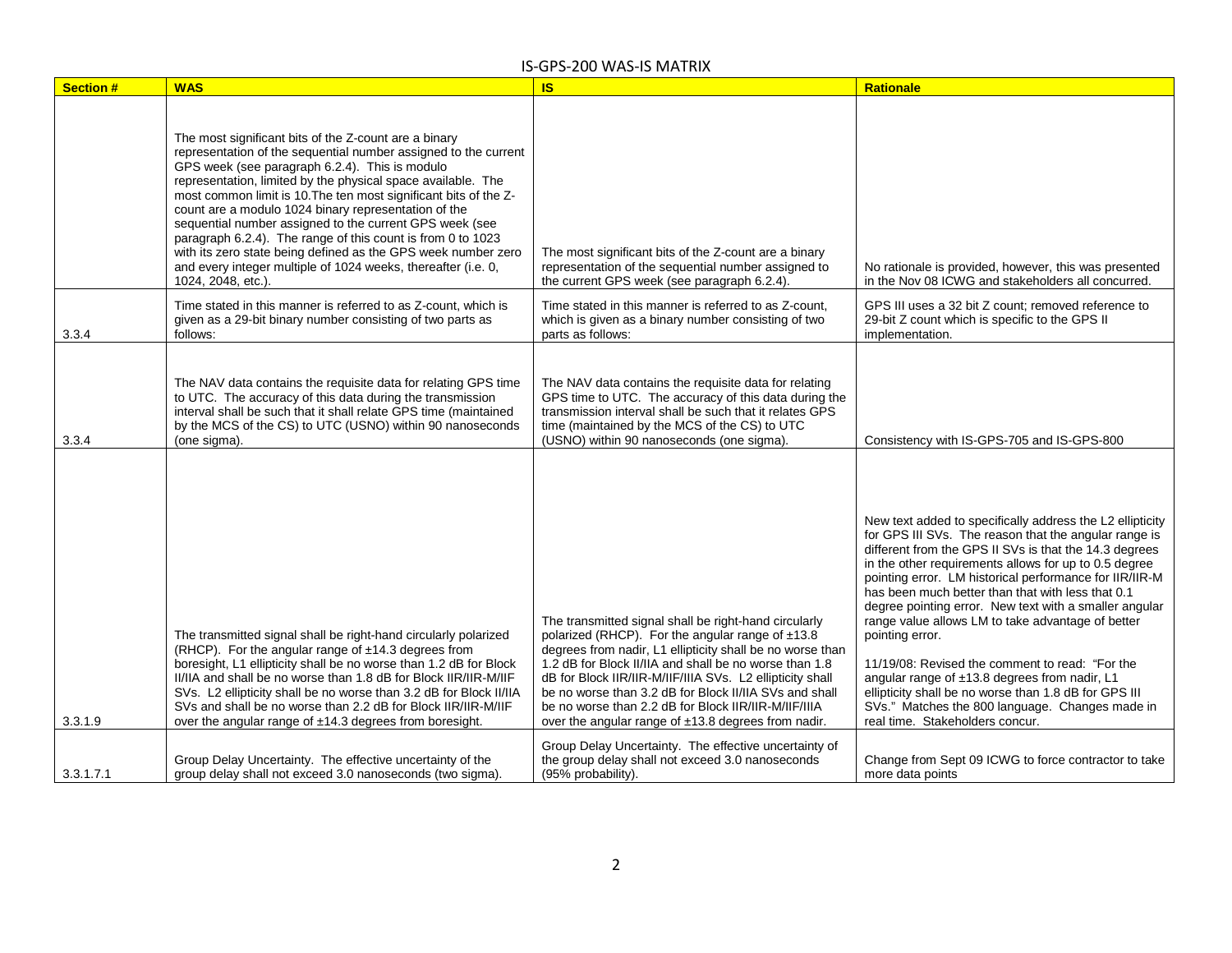| <b>Section #</b> | <b>WAS</b>                                                                                                                                                                                                                                                                                                                                                                                                                                                                                                                                                              | <b>IS</b>                                                                                                                                                                                                                                                                                                                                                                                                                                                                                                                                                                                                                                                                                                                                                                                                    | <b>Rationale</b>       |
|------------------|-------------------------------------------------------------------------------------------------------------------------------------------------------------------------------------------------------------------------------------------------------------------------------------------------------------------------------------------------------------------------------------------------------------------------------------------------------------------------------------------------------------------------------------------------------------------------|--------------------------------------------------------------------------------------------------------------------------------------------------------------------------------------------------------------------------------------------------------------------------------------------------------------------------------------------------------------------------------------------------------------------------------------------------------------------------------------------------------------------------------------------------------------------------------------------------------------------------------------------------------------------------------------------------------------------------------------------------------------------------------------------------------------|------------------------|
| 3.3.1.7.2        | The random variations about the mean shall not exceed 3.0<br>nanoseconds (two sigma). Corrections for the bias<br>components of the group delay differential are provided to the<br>US in the Nav message using parameters designated as TGD<br>(reference paragraph 20.3.3.3.3.2) and Inter-Signal Correction<br>(ISC) (reference paragraph 30.3.3.3.1.1).                                                                                                                                                                                                             | The random plus non-random variations about the<br>mean shall not exceed 3.0 nanoseconds (95%<br>probability), when including consideration of the<br>temperature and antenna effects during a vehicle<br>orbital revolution. Corrections for the bias components<br>of the group delay differential are provided to the US in<br>the NAV/CNAV message using parameters designated<br>as TGD (reference paragraph 20.3.3.3.3.2) and Inter-<br>Signal Correction (ISC) (reference paragraph<br>$30.3.3.3.1.1$ ).                                                                                                                                                                                                                                                                                              | Changes from CL/PCN WG |
| 3.3.1.7.3        | The group delay differential between the radiated L1 and L2<br>signals with respect to the Earth Coverage signal for users of<br>the Space Service Volume shall be given as values by the<br>Block III Space Contractor (TBD). The details are provided in<br>TBD.                                                                                                                                                                                                                                                                                                      | The group delay differential between the radiated L1<br>and L2 signals with respect to the Earth Coverage<br>signal for users of the Space Service Volume are<br>provided in TBD.                                                                                                                                                                                                                                                                                                                                                                                                                                                                                                                                                                                                                            | Removed 1 TBD          |
| 3.3.1.8          | All transmitted signals for a particular SV shall be coherently<br>derived from the same on-board frequency standard; all digital<br>signals shall be clocked in coincidence with the PRN transitions<br>for the P-signal and occur at the P-signal transition rate. On<br>the L1 channel the data transitions of the two modulating<br>signals (i.e., that containing the P(Y)-code and that containing<br>the C/A-code), L1 P(Y) and L1 C/A, shall be such that the<br>average time difference between the transitions does not<br>exceed 10 nanoseconds (two sigma). | All transmitted signals for a particular SV shall be<br>coherently derived from the same on-board frequency<br>standard. On the L1 carrier, the chip transitions of the<br>modulating signals, C/A and L1P(Y), and on the L2<br>carrier the chip transitions of L2P(Y) and L2C, shall be<br>such that the average time difference between the<br>chips on the same carrier do not exceed 10<br>nanoseconds. The variable time difference shall not<br>exceed 1 nanosecond (95% probability), when<br>including consideration of the temperature and antenna<br>effect changes during a vehicle orbital revolution.<br>Corrections for the bias components of the time<br>difference are provided to the US in the CNAV<br>message using parameters designated as ISCs<br>(reference paragraph 30.3.3.3.1.1). | Changes from CL/PCN WG |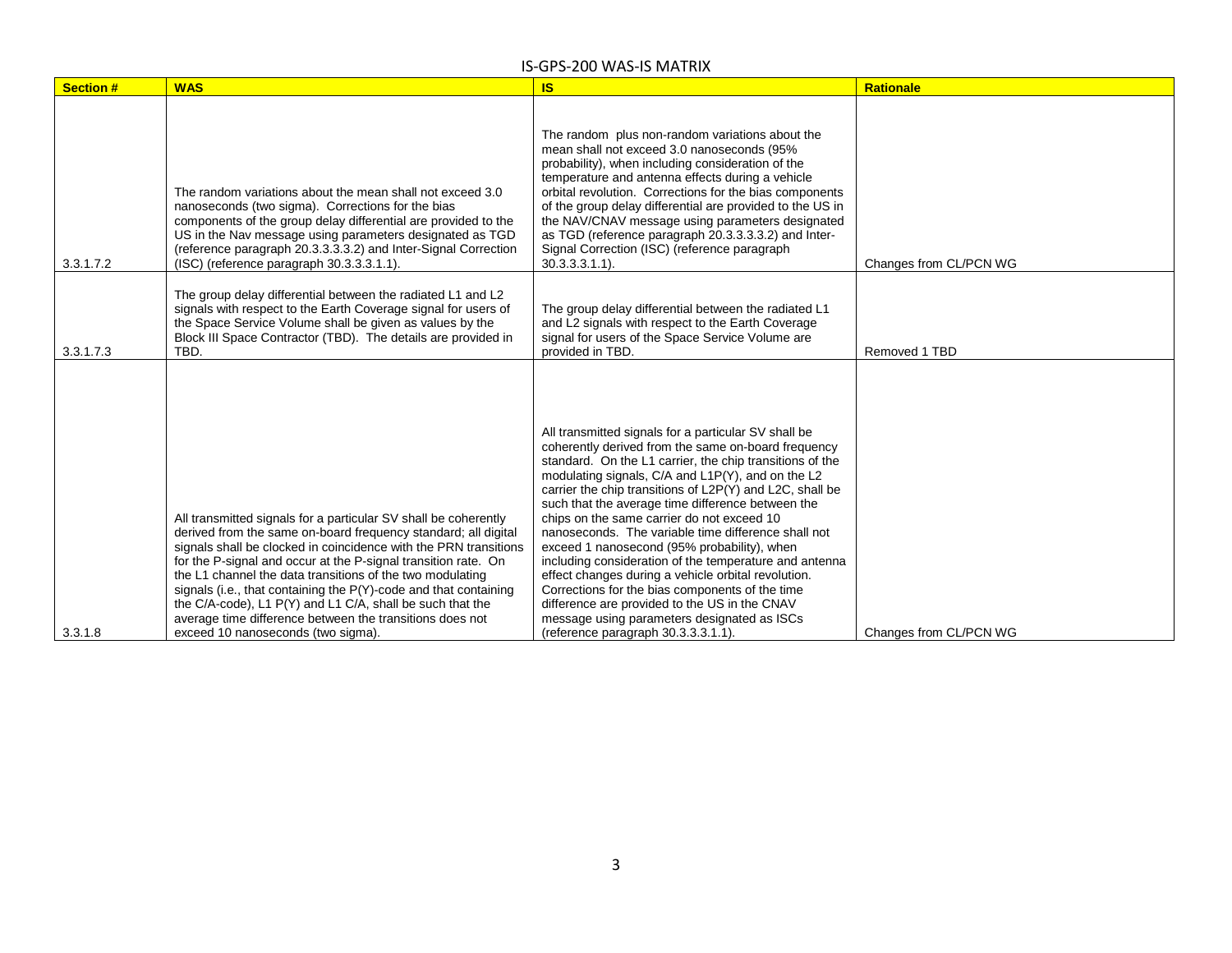| <b>Section #</b><br>6.2.1 | <b>WAS</b><br>User Range Accuracy. User range accuracy (URA) is a<br>statistical indicator of the ranging accuracies obtainable with a<br>specific SV. URA is a one-sigma estimate of the user range<br>errors in the navigation data for the transmitting satellite. It<br>includes all errors for which the Space and Control Segments<br>are responsible. It does not include any errors introduced in<br>the user set or the transmission media. While the URA may<br>vary over a given subframe fit interval, the URA index (N)<br>reported in the NAV message corresponds to the maximum<br>value of URA anticipated over the fit interval. | <b>IS</b><br>User Range Accuracy (URA) is a statistical indicator of<br>the GPS ranging accuracy obtainable with a specific<br>signal and SV. Whether the integrity status flag is 'off'<br>or 'on', 4.42 times URA bounds instantaneous URE<br>under all conditions with 1 -1e-5 per hour probability.<br>When the integrity status flag is 'on', 5.73 times URA<br>bounds instantaneous URE under all conditions with 1-<br>1e-8 per hour probability. Integrity properties of the<br>URA are specified with respect to the upper bound<br>values of the URA index.<br>Note #1: URA applies over the curve fit interval that is<br>applicable to the NAV data from which the URA is read,<br>for the worst-case location within the intersection of the<br>satellite signal and the terrestrial service volume.<br>Note #2: The URA for a particular signal may be<br>represented by a single parameter in the NAV data or<br>by more than one parameter representing components<br>of the total URA. Specific URA parameters and<br>formulae for calculating the total URA for a signal are<br>defined in the applicable Space Segment to Navigation<br>User Segment ICD's.<br>Integrity Assured URA. When the integrity assurance<br>monitoring is available, as indicated by a the "integrity"<br>status flag" being set to "1", the URA value is chosen<br>such that the probability of the "actual" URE exceeding<br>a threshold is met (see section 3.5.3.10 for probability | Rationale<br>Update URA definition. Added definition of UDRA and<br>integrety assured URA. |
|---------------------------|---------------------------------------------------------------------------------------------------------------------------------------------------------------------------------------------------------------------------------------------------------------------------------------------------------------------------------------------------------------------------------------------------------------------------------------------------------------------------------------------------------------------------------------------------------------------------------------------------------------------------------------------------|--------------------------------------------------------------------------------------------------------------------------------------------------------------------------------------------------------------------------------------------------------------------------------------------------------------------------------------------------------------------------------------------------------------------------------------------------------------------------------------------------------------------------------------------------------------------------------------------------------------------------------------------------------------------------------------------------------------------------------------------------------------------------------------------------------------------------------------------------------------------------------------------------------------------------------------------------------------------------------------------------------------------------------------------------------------------------------------------------------------------------------------------------------------------------------------------------------------------------------------------------------------------------------------------------------------------------------------------------------------------------------------------------------------------------------------------------------------------------------------|--------------------------------------------------------------------------------------------|
| 6.2.1.1                   | <b>NEW</b>                                                                                                                                                                                                                                                                                                                                                                                                                                                                                                                                                                                                                                        | values). The URA value is conveyed to the user in<br>the form of a URA index values. The URA index<br>represents a range of values; for integrity assurance<br>applications.                                                                                                                                                                                                                                                                                                                                                                                                                                                                                                                                                                                                                                                                                                                                                                                                                                                                                                                                                                                                                                                                                                                                                                                                                                                                                                         | Update URA definition. Added definition of UDRA and<br>integrety assured URA.              |
| 6.2.1.2                   | <b>NEW</b>                                                                                                                                                                                                                                                                                                                                                                                                                                                                                                                                                                                                                                        | User Differential Range Accuracy. User Differential<br>Range Accuracy (UDRA) is a statistical indicator of the<br>GPS ranging accuracy obtainable with a specific signal<br>and SV after the application of the associated<br>differential corrections (DC parameters).                                                                                                                                                                                                                                                                                                                                                                                                                                                                                                                                                                                                                                                                                                                                                                                                                                                                                                                                                                                                                                                                                                                                                                                                              | Definition added to address concern of Rhonda<br>Slattery (comment #254)                   |
| 6.2.2.2                   | The operational satellites are designated Block II, Block IIA,<br>Block IIR, Block IIR-M, and Block IIF SVs.                                                                                                                                                                                                                                                                                                                                                                                                                                                                                                                                      | The operational satellites are designated Block II, Block<br>IIA, Block IIR, Block IIR-M, Block IIF and Block III SVs.                                                                                                                                                                                                                                                                                                                                                                                                                                                                                                                                                                                                                                                                                                                                                                                                                                                                                                                                                                                                                                                                                                                                                                                                                                                                                                                                                               | Added Block III                                                                            |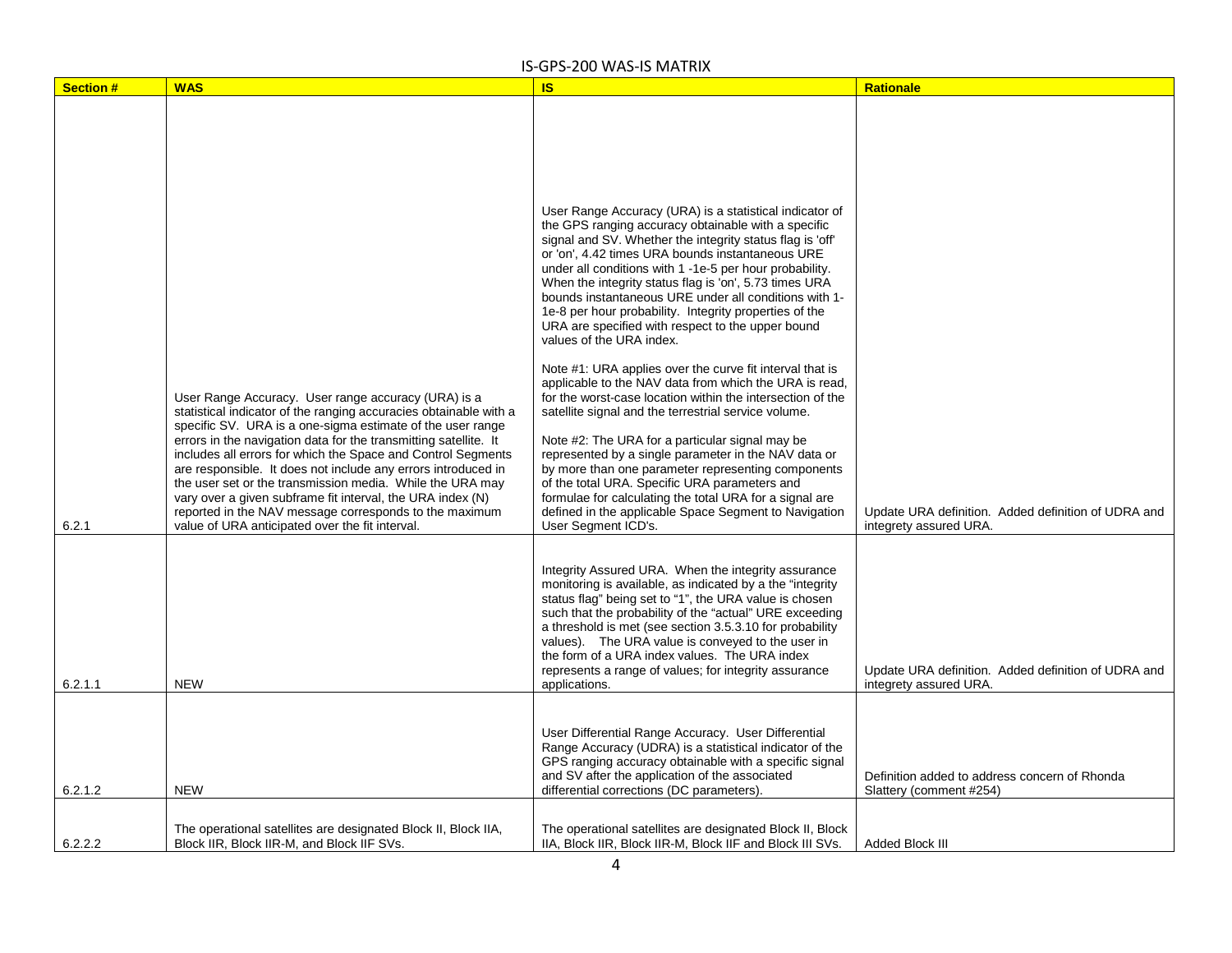| <b>Section#</b> | <b>WAS</b>                                                                                                                                                                                                                                                                                                                                                      | IS                                                                                                                                                                                                                                                                                                                                                                                                                                                                                                                                                                                                                                                                                                                                                                                                                                                                                                                                                                                                 | <b>Rationale</b>             |
|-----------------|-----------------------------------------------------------------------------------------------------------------------------------------------------------------------------------------------------------------------------------------------------------------------------------------------------------------------------------------------------------------|----------------------------------------------------------------------------------------------------------------------------------------------------------------------------------------------------------------------------------------------------------------------------------------------------------------------------------------------------------------------------------------------------------------------------------------------------------------------------------------------------------------------------------------------------------------------------------------------------------------------------------------------------------------------------------------------------------------------------------------------------------------------------------------------------------------------------------------------------------------------------------------------------------------------------------------------------------------------------------------------------|------------------------------|
| 6.2.2.2.6       | The block of operational replenishment SVs are designated as<br>SVNs 74-105 and are termed "Block III" SVs; the first<br>acquisition of Block III SVs is designated "Block IIIA". This is<br>the first block of operational SVs that transmit the L1C signal.<br>These SVs will provide at least 60 days of positioning service<br>without contact from the CS. | The block of operational replenishment SVs are<br>designated as SVNs 74-81. This is the first block of<br>operational SVs that transmit the L1C signal. These<br>SVs will provide at least 60 days of positioning service<br>without contact from the CS.                                                                                                                                                                                                                                                                                                                                                                                                                                                                                                                                                                                                                                                                                                                                          | Updated block III definition |
| 6.3.3           | <b>NEW</b>                                                                                                                                                                                                                                                                                                                                                      | Extended Navigation Mode (Block IIIA). The Block IIIA<br>SVs shall be capable of being uploaded by the CS with<br>a minimum of 60 days of data to support a 60 day<br>positioning service. Under normal conditions, the CS<br>will provide daily uploads to each SV, which will allow<br>the SV to maintain normal operations as defined in<br>paragraph 6.2.3.1 and described within this IS.<br>If the CS is unable to upload the SVs (the CS is<br>unavailable or the SV is unable to accept and process<br>the upload), each SV shall individually transition to<br>short-term extended operations and eventually to long-<br>term extended operations (based on time from each<br>SV's last upload) as defined in paragraph 6.2.3.2 and<br>6.2.3.3, and as further described throughout this IS. As<br>time from upload continues through these three<br>operational intervals, the user range error (URE) of the<br>SV will increase, causing a positioning service<br>accuracy degradation. |                              |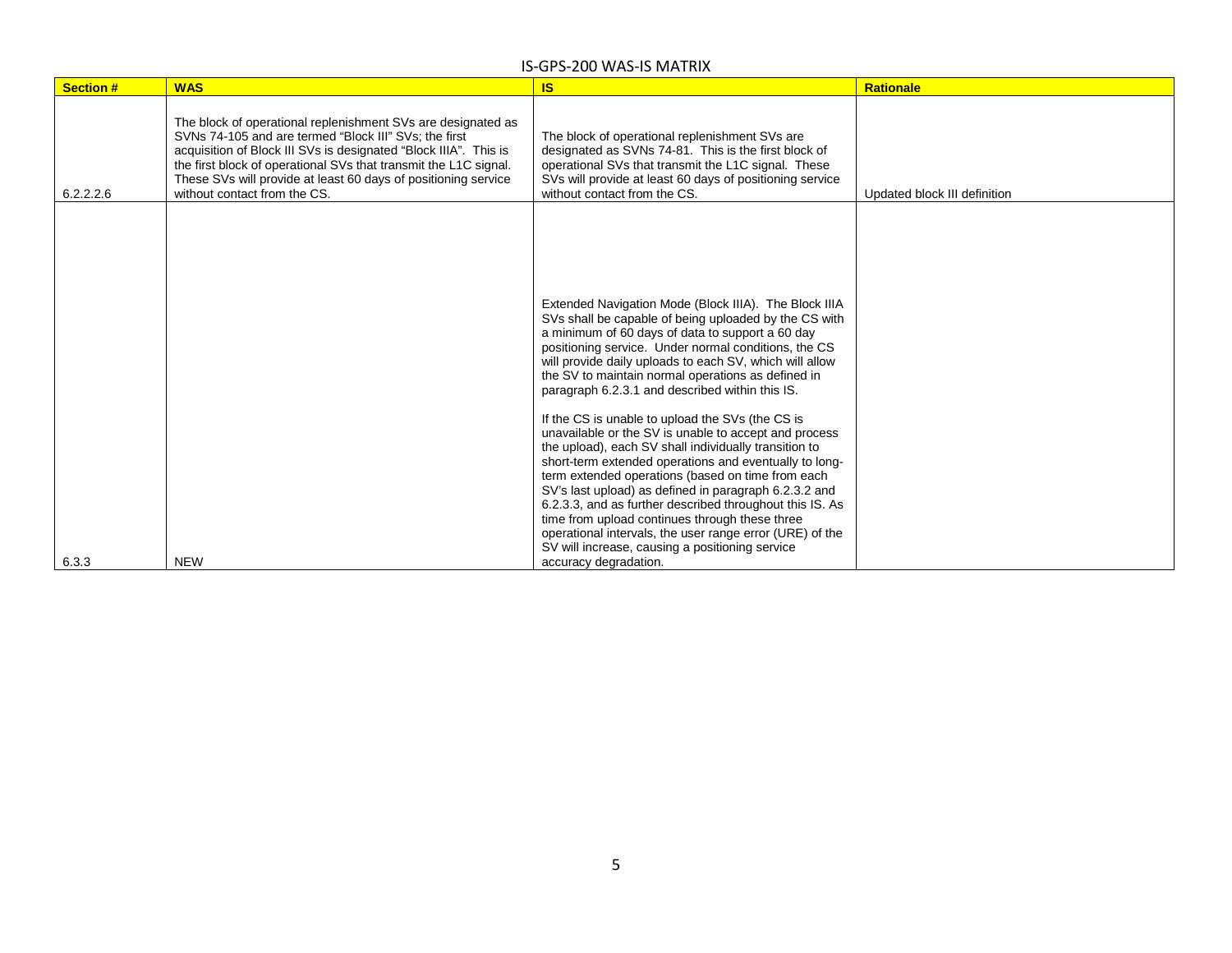| <b>Section #</b> | <b>WAS</b>                                                                                                                                                                                                                                                                                                                                                                                                                                                                                                                                                                                                                                                                                                                                                                                                                                                                                                                                                                       | <b>IS</b>                                                                                                                                                                                                                                                                                                                                                                                                                                                                                                                                                                                                                                                                                                                                                                                                                                                                                                                                                                                                                                                                                                                                                                                  | <b>Rationale</b>       |
|------------------|----------------------------------------------------------------------------------------------------------------------------------------------------------------------------------------------------------------------------------------------------------------------------------------------------------------------------------------------------------------------------------------------------------------------------------------------------------------------------------------------------------------------------------------------------------------------------------------------------------------------------------------------------------------------------------------------------------------------------------------------------------------------------------------------------------------------------------------------------------------------------------------------------------------------------------------------------------------------------------|--------------------------------------------------------------------------------------------------------------------------------------------------------------------------------------------------------------------------------------------------------------------------------------------------------------------------------------------------------------------------------------------------------------------------------------------------------------------------------------------------------------------------------------------------------------------------------------------------------------------------------------------------------------------------------------------------------------------------------------------------------------------------------------------------------------------------------------------------------------------------------------------------------------------------------------------------------------------------------------------------------------------------------------------------------------------------------------------------------------------------------------------------------------------------------------------|------------------------|
| 6.3.5            | The Block IIR/IIR-M and Block IIF SV, in conjunction with a<br>sufficient number of other Block IIR/IIR-M or Block IIF SVs.<br>operates in an Autonay mode when commanded by the CS.<br>Each Block IIR/IIR-M/IIF SV in the constellation determines its<br>own ephemeris and clock correction parameters via SV-to-SV<br>ranging, communication of data, and on-board data processing<br>which updates data uploaded by the CS. In the Autonav mode<br>the Block IIR/IIR-M/IIF SV will maintain normal operations as<br>defined in paragraph 6.2.3.1 and as further described within<br>this IS, and will have a URE of no larger than 6 meters, one<br>sigma for Block IIR/IIR-M. URE of 6 meters, one sigma, is<br>expected to support 16 meter SEP accuracy under a nominal<br>position dilution of precision. If the CS is unable to upload the<br>SVs. the Block IIR/IIR-M/IIF SVs will maintain normal<br>operations for period of at least 60 days after the last upload. | The Block IIR/IIR-M. Block IIF, and directional<br>crosslink-capable Block III SV in conjunction with a<br>sufficient number of other Block IIR/IIR-M, Block IIF or<br>directional crosslink-capable Block III SVs, operates in<br>an Autonav mode when commanded by the CS. Each<br>Block IIR/IIR-M/IIF/directional crosslink-capable III SV<br>in the constellation determines its own ephemeris and<br>clock correction parameters via SV-to-SV ranging,<br>communication of data, and on-board data processing<br>which updates data uploaded by the CS. In the<br>Autonay mode the Block IIR/IIR-M/IIF/directional<br>crosslink-capable III SV will maintain normal operations<br>as defined in paragraph 6.2.3.1 and as further<br>described within this IS, and will have a URE of no<br>larger than 6 meters, one sigma for Block IIR/IIR-M.<br>URE of 6 meters, one sigma, is expected to support 16<br>meter SEP accuracy under a nominal position dilution<br>of precision. If the CS is unable to upload the SVs, the<br>Block IIR/IIR-M/IIF/directional crosslink-capable III SVs<br>will maintain normal operations for period of at least 60<br>days after the last upload. | <b>Added Block III</b> |
| 20.3.2           | Block IIIA SVs have the capability to store at least 60 days of<br>uploaded data.                                                                                                                                                                                                                                                                                                                                                                                                                                                                                                                                                                                                                                                                                                                                                                                                                                                                                                | Block IIIA SVs have the capability to support operation<br>for at least 60 days without contact from the CS.                                                                                                                                                                                                                                                                                                                                                                                                                                                                                                                                                                                                                                                                                                                                                                                                                                                                                                                                                                                                                                                                               | Clarified wording.     |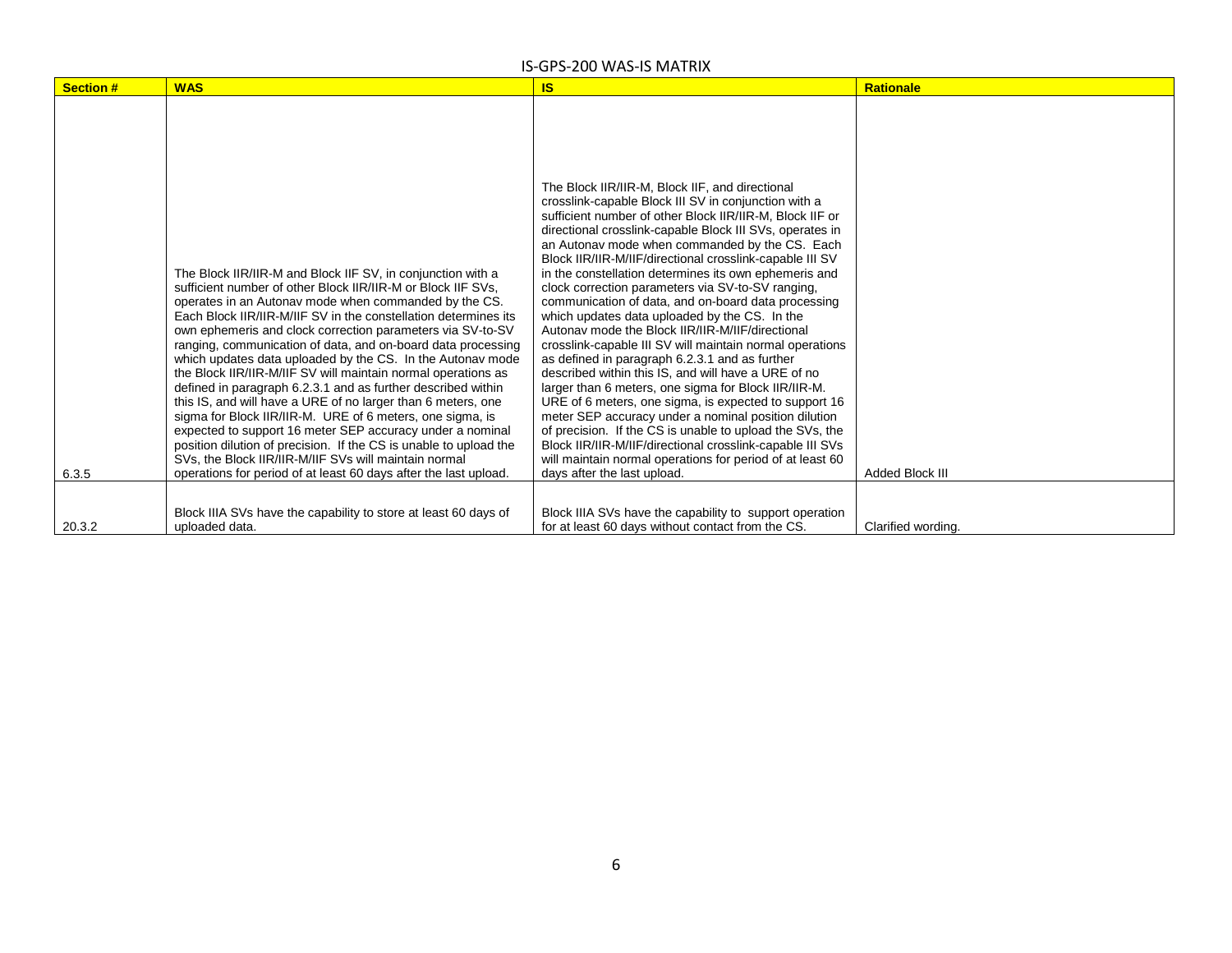| <b>Section#</b> | <b>WAS</b>                                                                | <b>IS</b>                                                   | <b>Rationale</b>                                      |
|-----------------|---------------------------------------------------------------------------|-------------------------------------------------------------|-------------------------------------------------------|
|                 |                                                                           | Each TLM word is 30 bits long, occurs every six             |                                                       |
|                 |                                                                           | seconds in the data frame, and is the first word in each    |                                                       |
|                 |                                                                           | subframe/page. The format shall be as shown in              |                                                       |
|                 |                                                                           | Figure 20-2. Bit 1 is transmitted first. Each TLM word      |                                                       |
|                 |                                                                           | shall begin with a preamble, followed by the TLM            |                                                       |
|                 |                                                                           | message, the integrity status flag, one reserved bit, and   |                                                       |
|                 |                                                                           | six parity bits. The TLM message contains information       |                                                       |
|                 |                                                                           | needed by the precise positioning service (PPS) user        |                                                       |
|                 |                                                                           | (authorized user) and by the CS, as described in the        |                                                       |
|                 |                                                                           | related SS/CS interface documentation.                      |                                                       |
|                 |                                                                           |                                                             |                                                       |
|                 |                                                                           | Bit 23 of each TLM word is the Integrity Status Flag        |                                                       |
|                 |                                                                           | (ISF). A "0" in bit position 23 indicates that the          |                                                       |
|                 |                                                                           |                                                             |                                                       |
|                 |                                                                           | conveying signal is provided with the legacy level of       |                                                       |
|                 |                                                                           | integrity assurance. That is, the probability that the      |                                                       |
|                 |                                                                           | instantaneous URE of the conveying signal exceeds           |                                                       |
|                 |                                                                           | 4.42 times the upper bound value of the current             |                                                       |
|                 |                                                                           | broadcast URA index, for more than 5.2 seconds,             |                                                       |
|                 |                                                                           | without an accompanying alert, is less than 1E-5 per        |                                                       |
|                 |                                                                           | hour. A "1" in bit-position 23 indicates that the           |                                                       |
|                 |                                                                           | conveying signal is provided with an enhanced level of      |                                                       |
|                 |                                                                           | integrity assurance. That is, the probability that the      |                                                       |
|                 |                                                                           | instantaneous URE of the conveying signal exceeds           |                                                       |
|                 |                                                                           | 5.73 times the upper bound value of the current             |                                                       |
|                 |                                                                           | broadcast URA index, for more than 5.2 seconds,             |                                                       |
|                 |                                                                           | without an accompanying alert, is less than 1E-8 per        |                                                       |
|                 |                                                                           | hour. The probabilities associated with the nominal         |                                                       |
|                 |                                                                           | and lower bound values of the current broadcast URA         |                                                       |
|                 | Each TLM word is 30 bits long, occurs every six seconds in the            | index are not defined.                                      |                                                       |
|                 | data frame, and is the first word in each subframe/page. The              |                                                             |                                                       |
|                 | format shall be as shown in Figure 20-2. Bit 1 is transmitted             | In this context, an "alert" is defined as any indication or |                                                       |
|                 | first. Each TLM word shall begin with a preamble, followed by             | characteristic in the conveying signal, as specified        |                                                       |
|                 | the TLM message, two reserved bits, and six parity bits. The              | elsewhere in this document, which signifies that the        |                                                       |
|                 | TLM message contains information needed by the authorized                 | conveying signal may be invalid and should not be           |                                                       |
|                 | user and by the CS, as described in the related SS/CS                     | used, such as, not Operational-Healthy, Non-Standard        | Clarified wording for URA, URAoe and URAoc as it      |
| 20.3.3.1        | interface documentation.                                                  | Code, parity error, etc.                                    | pertains to integrity.                                |
|                 |                                                                           |                                                             |                                                       |
|                 |                                                                           | Bit 18 is an "alert" flag. When this flag is raised (bit 18 |                                                       |
|                 | Bit 18 is an "alert" flag. When this flag is raised (bit $18 = "1"$ ), it | $=$ "1"), it shall indicate to the standard positioning     | Changed "unauthorized user" to standard positioning   |
|                 | shall indicate to the unauthorized user that the SV URA may be            | service (SPS) user (unauthorized user) that the SV          | service (SPS) user. This change was also done for all |
|                 |                                                                           |                                                             | other instances in the document. Please refer to the  |
|                 | worse than indicated in subframe 1 and that he shall use that             | URA may be worse than indicated in subframe 1 and           |                                                       |
| 20.3.3.2        | SV at his own risk.                                                       | that he shall use that SV at his own risk.                  | document (date 15 October 2009) for all changes.      |
|                 |                                                                           |                                                             |                                                       |
|                 |                                                                           | The clock parameters describe the SV time scale             |                                                       |
|                 | The clock parameters describe the SV time scale during the                | during the period of validity. The parameters are           |                                                       |
|                 | period of validity. The parameters in a data set shall be valid           | applicable during the time in which they are                |                                                       |
|                 | during the interval of time in which they are transmitted and             | transmitted. Beyond that time, they are still applicable,   |                                                       |
|                 | shall remain valid for an additional period of time after                 | however, the most recent data set should be used            |                                                       |
|                 | transmission of the next data set has started. The timing                 | since the accuracy degrades over time. The timing           |                                                       |
|                 |                                                                           |                                                             |                                                       |
|                 | information for subframes, pages, and data sets is covered in             | information for subframes, pages, and data sets is          |                                                       |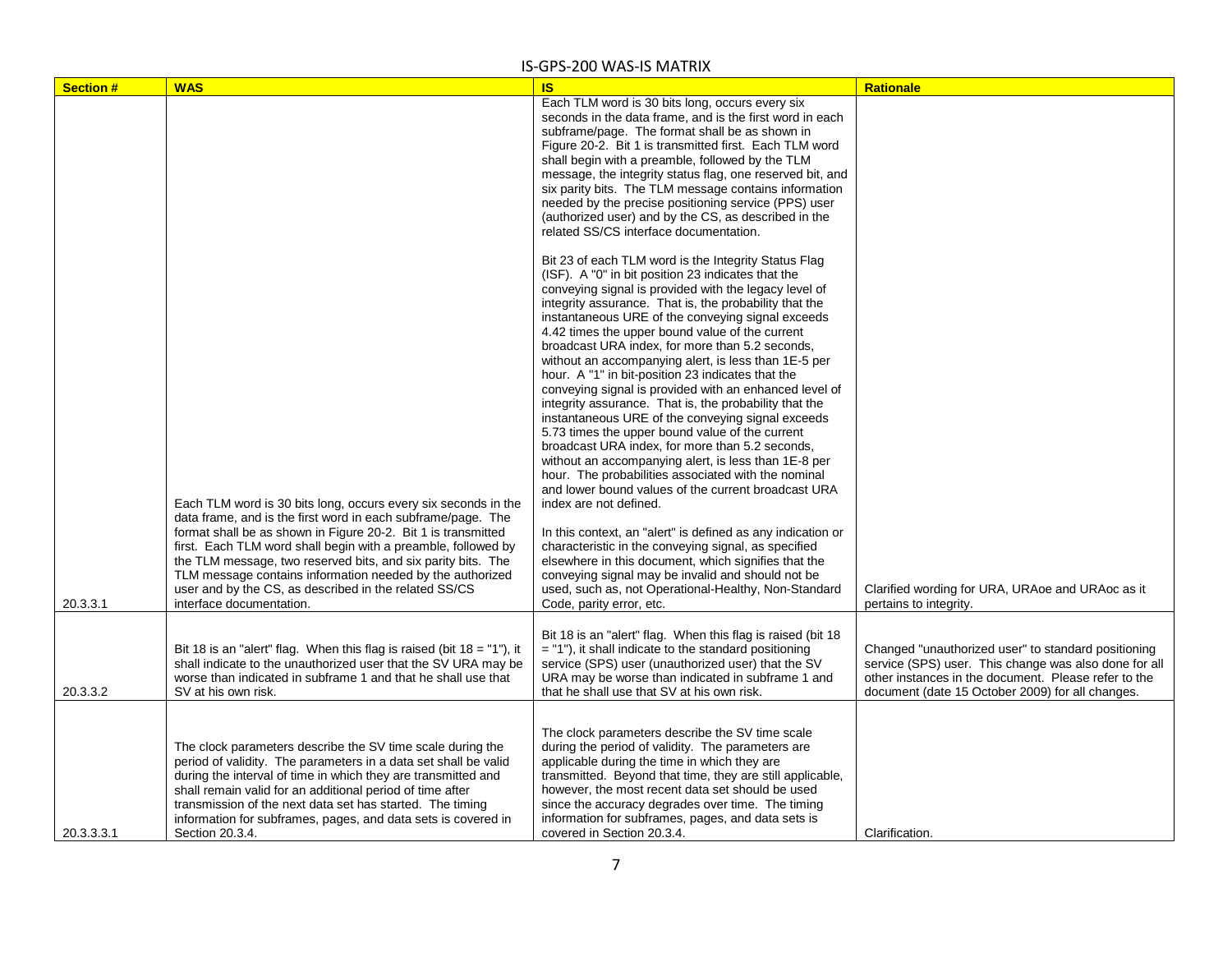| <b>Section#</b> | <b>WAS</b>                                                                                                                                           | <b>IS</b>                                                                                                                                                                                                                                                                                                                                                                                                                                                                                                                                                                                                                                                                                                                          | <b>Rationale</b>                                                                                                                                                                                                                                                                                                                                                                                                                                                                                                                                                                                     |
|-----------------|------------------------------------------------------------------------------------------------------------------------------------------------------|------------------------------------------------------------------------------------------------------------------------------------------------------------------------------------------------------------------------------------------------------------------------------------------------------------------------------------------------------------------------------------------------------------------------------------------------------------------------------------------------------------------------------------------------------------------------------------------------------------------------------------------------------------------------------------------------------------------------------------|------------------------------------------------------------------------------------------------------------------------------------------------------------------------------------------------------------------------------------------------------------------------------------------------------------------------------------------------------------------------------------------------------------------------------------------------------------------------------------------------------------------------------------------------------------------------------------------------------|
|                 |                                                                                                                                                      |                                                                                                                                                                                                                                                                                                                                                                                                                                                                                                                                                                                                                                                                                                                                    |                                                                                                                                                                                                                                                                                                                                                                                                                                                                                                                                                                                                      |
| 20.3.3.3.1.1    | The ten MSBs of word three shall contain the ten MSBs of the<br>29-bit Z-count as qualified herein.                                                  | The ten MSBs of word three shall contain the ten LSBs<br>of the Week Number as defined in 3.3.4.                                                                                                                                                                                                                                                                                                                                                                                                                                                                                                                                                                                                                                   | 11/19/08: Removed entire sentence "On IIF, these 13<br>bits are comprised of 10 LSBs (WN) that represent the<br>ten MSBs (WNe) of the 29-bit Z-count as qualified in<br>paragraph 20.3.3.3.1.1, and 3 MSBs which are three<br>extra bits that extend the range of transmission week<br>number from 10 to 13 bits." Changes made in real<br>time during ICWG. Stakeholders concur.                                                                                                                                                                                                                    |
| 20.3.3.3.1.3    | <b>APPEND</b>                                                                                                                                        | Integrity properties of the URA are specified with<br>respect to the upper bound values of the URA index<br>(see 20.3.3.1).<br>URA accounts for signal-in-space contributions to user<br>range error that include, but are not limited to, the<br>following: the net effect of clock parameter and code<br>phase error in the transmitted signal for single-<br>frequency L1C/A or single-frequency L2C users who<br>correct the code phase as described in Section<br>30.3.3.3.1.1.1, as well as the net effect of clock<br>parameter, code phase, and intersignal correction error<br>for dual-frequency L1/L2 and L1/L5 users who correct<br>for group delay and ionospheric effects as described in<br>Section 30.3.3.3.1.1.2. | Change made real time at ICWG to address GPC<br>concern of what URA bound to use for Integrity. Also<br>addressing Rhonda Slattery comment #254.                                                                                                                                                                                                                                                                                                                                                                                                                                                     |
| 20.3.3.5.2.3    | During extended operations (short-term and long-term) the<br>almanac time parameter may not provide the specified time<br>accuracy or URE component. | During extended operations (short-term and long-term)<br>the almanac time parameter may not provide the<br>specified time accuracy or URE component.<br>Additionally, occasional CS actions to manage clock<br>offsets may also inhibit the ability to provide specified<br>almanac time parameter accuracies.                                                                                                                                                                                                                                                                                                                                                                                                                     | Clarification of reality. As one example, after we<br>perform a necessary, periodic timing adjustment on a<br>satellite, it can and will take literally hours [empirically,<br>on average about 24 hours], before we will have<br>uploaded the entire constellation with new almanac<br>time parameters reflecting the timing adjustment.<br>Additionally, user sets that download almanacs based<br>on the time of applicability (tOA), can and will<br>experience the elapsing of additional hours<br>[empirically, as much as 24 hours], before such user<br>equipment will recognize the update. |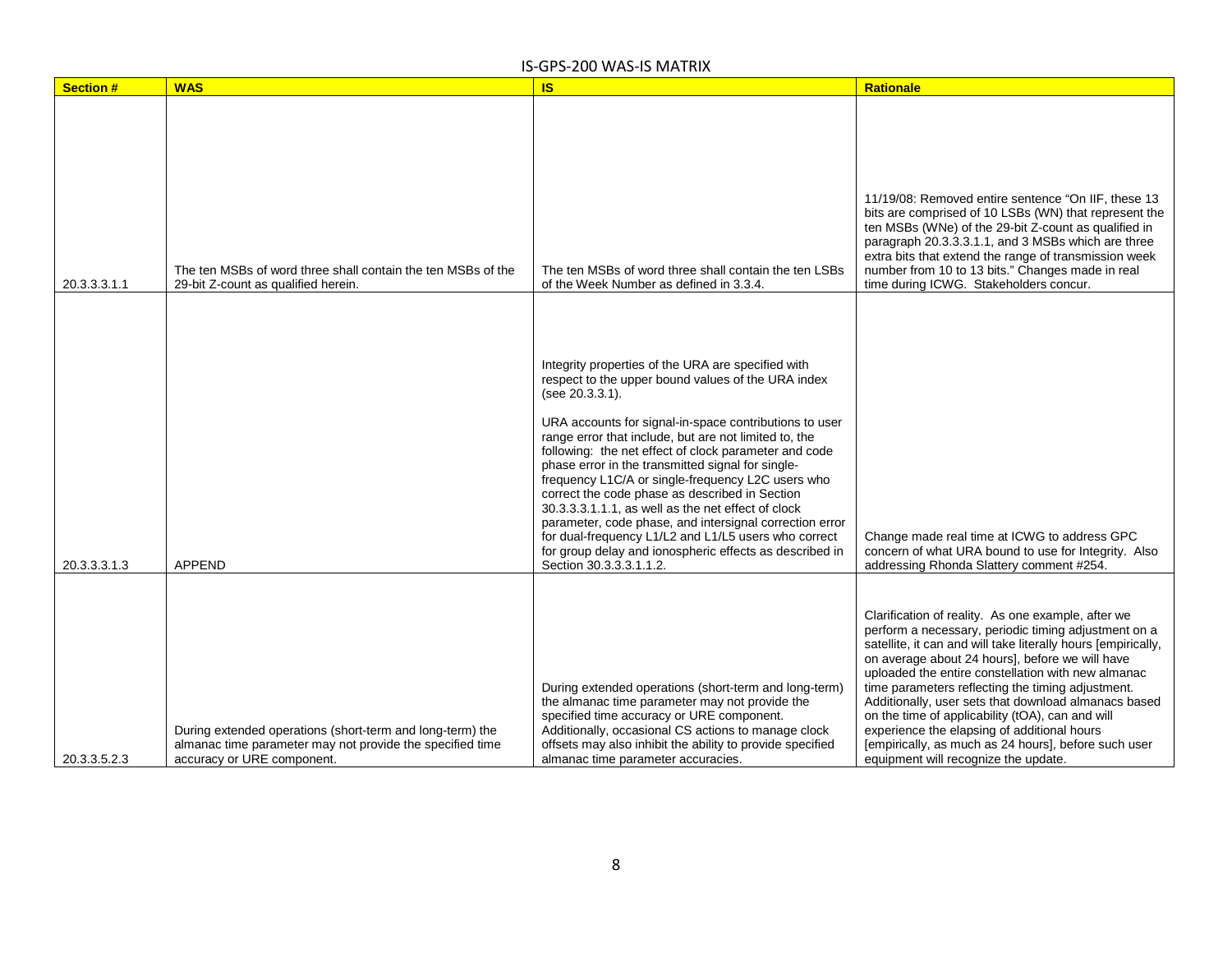| <b>Section#</b> | <b>WAS</b>                                                                                                                                                                                                                                                                                                                                                                                                            | <b>IS</b>                                                                                                                                                                                                                                                                                                                                                                                                                                                                                                                                                                                                                 | <b>Rationale</b>                                                                                                                                                                                        |
|-----------------|-----------------------------------------------------------------------------------------------------------------------------------------------------------------------------------------------------------------------------------------------------------------------------------------------------------------------------------------------------------------------------------------------------------------------|---------------------------------------------------------------------------------------------------------------------------------------------------------------------------------------------------------------------------------------------------------------------------------------------------------------------------------------------------------------------------------------------------------------------------------------------------------------------------------------------------------------------------------------------------------------------------------------------------------------------------|---------------------------------------------------------------------------------------------------------------------------------------------------------------------------------------------------------|
| 20.3.3.4.1      | The CS shall assure that the toe value, for at least the first data<br>set transmitted by an SV after an upload, is different from that<br>transmitted prior to the cutover (reference paragraph 20.3.4.5).                                                                                                                                                                                                           | The CS (Block II/IIA/IIR/IIR-M/IIF) and SS (Block IIIA)<br>shall assure that the toe value, for at least the first data<br>set transmitted by an SV after an upload, is different<br>from that transmitted prior to the cutover (reference<br>paragraph 20.3.4.5).                                                                                                                                                                                                                                                                                                                                                        | Block IIIA specific changes. This same change was<br>also made to section 20.3.3.4.3, 20.3.3.4.3.1 among<br>others. Please refer to document (dated 15 October<br>2009 or later) to view all instances. |
| Table 20-XII    | IODC Values and Data Set Lengths (Block IIR/IIR-M/IIF                                                                                                                                                                                                                                                                                                                                                                 | IODC Values and Data Set Lengths (Block IIR/IIR-<br>M/IIF/IIIA                                                                                                                                                                                                                                                                                                                                                                                                                                                                                                                                                            | <b>Added Block IIIA</b>                                                                                                                                                                                 |
| 20.3.4.4        | The range of IODC will be as given in Table 20-XI for Block<br>II/IIA SVs and Table 20-XII for Block IIR/IIR-M/IIF SVs.                                                                                                                                                                                                                                                                                               | The range of IODC will be as given in Table 20-XI for<br>Block II/IIA SVs and Table 20-XII for Block IIR/IIR-<br>M/IIF/IIIA SVs.                                                                                                                                                                                                                                                                                                                                                                                                                                                                                          | Added Block IIIA                                                                                                                                                                                        |
| 30.3.2.2.4      | <b>NEW</b>                                                                                                                                                                                                                                                                                                                                                                                                            | Clock-related URA (URAoc) accounts for signal-in-<br>space contributions to user range error that include, but<br>are not limited to, the following: the net effect of clock<br>parameter and code phase error in the transmitted<br>signal for single-frequency L1C/A or single-frequency<br>L2C users who correct the code phase as described in<br>Section 30.3.3.3.1.1.1, as well as the net effect of clock<br>parameter, code phase, and intersignal correction error<br>for dual-frequency L1/L2 and L1/L5 users who correct<br>for group delay and ionospheric effects as described in<br>Section 30.3.3.3.1.1.2. | Addressing Rhonda Slattery comment #254                                                                                                                                                                 |
| 30.3.2.2.4      | <b>NEW</b>                                                                                                                                                                                                                                                                                                                                                                                                            | Integrity properties of the URA are specified with<br>respect to the upper bound values of the URA index<br>(see 20.3.3.1).                                                                                                                                                                                                                                                                                                                                                                                                                                                                                               | Change made real time at ICWG to address GPC<br>concern of what URA bound to use for Integirty.                                                                                                         |
| 30.3.3          | When the value of the message TOW count is multiplied by 6, it<br>represents SV time in seconds at the start of the next 12-<br>second message. An "alert" flag, when raised (bit $38 = 1$ "),<br>indicates to the user that the SV URA and/or the SV User<br>Differential Range Accuracy (UDRA) may be worse than<br>indicated in the respective message types, and the SV should<br>be used at the user's own risk. | When the value of the message TOW count is<br>multiplied by 6, it represents SV time in seconds at the<br>start of the next 12-second message. An "alert" flag,<br>when raised (bit $38 = 1$ "), indicates to the user that the<br>SV URA and/or the SV User Differential Range<br>Accuracy (UDRA) may be worse than indicated in the<br>respective message types.                                                                                                                                                                                                                                                        | Change made real time at ICWG due to a complaint<br>from Mike Dash that the last part of the sentence did<br>not make sense.                                                                            |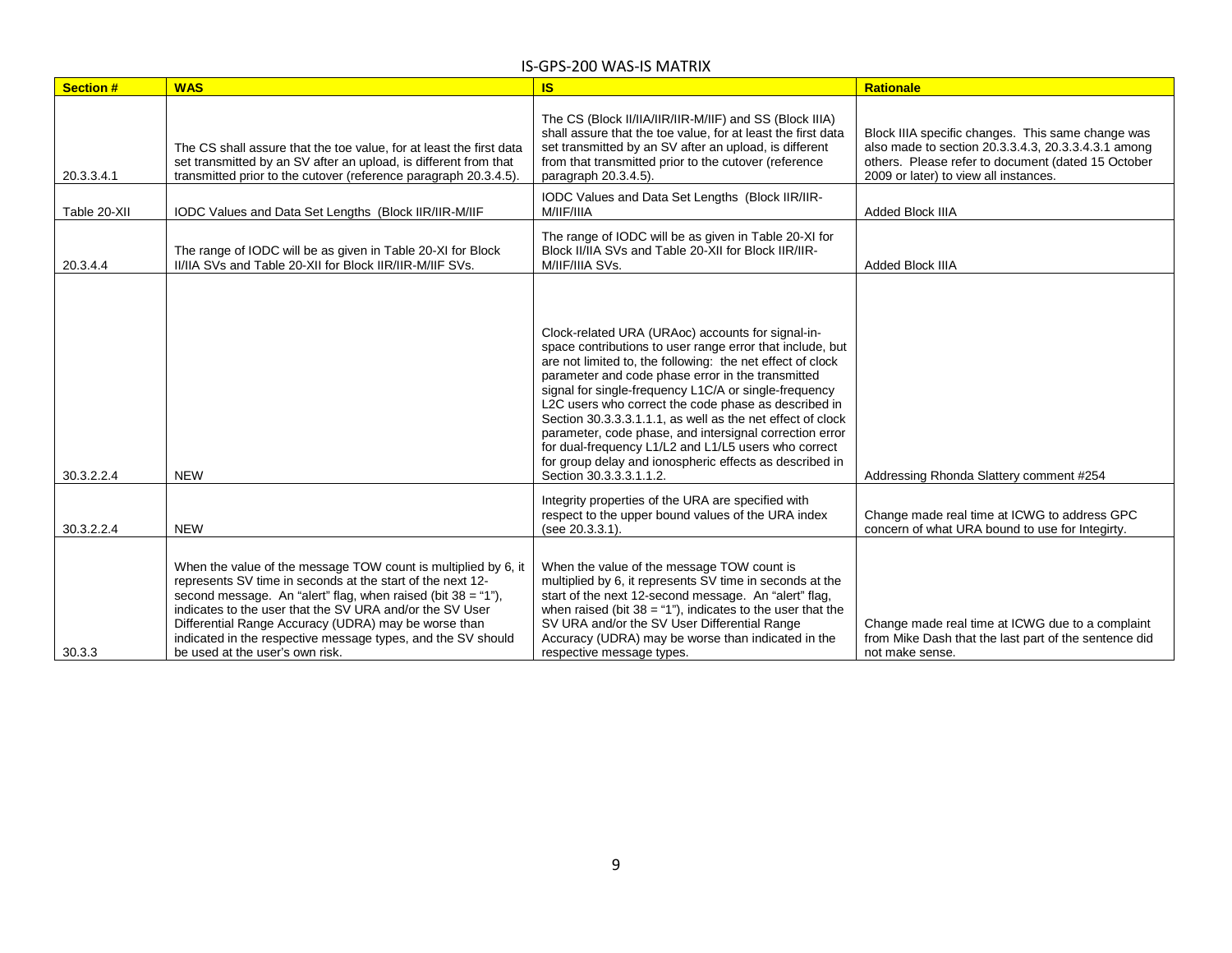| <b>Section#</b> | <b>WAS</b>                                                                                                                                                                                                                                                                                                                                                                    | <b>IS</b>                                                                                                                                                                                                                                                                                                                                                                                                                                                                                                                                                                                                                                                                                                                                                                                                                                                                                                                                                                                           | <b>Rationale</b>                                              |
|-----------------|-------------------------------------------------------------------------------------------------------------------------------------------------------------------------------------------------------------------------------------------------------------------------------------------------------------------------------------------------------------------------------|-----------------------------------------------------------------------------------------------------------------------------------------------------------------------------------------------------------------------------------------------------------------------------------------------------------------------------------------------------------------------------------------------------------------------------------------------------------------------------------------------------------------------------------------------------------------------------------------------------------------------------------------------------------------------------------------------------------------------------------------------------------------------------------------------------------------------------------------------------------------------------------------------------------------------------------------------------------------------------------------------------|---------------------------------------------------------------|
|                 |                                                                                                                                                                                                                                                                                                                                                                               | Any change in the Message Type 10 and 11 ephemeris<br>data will be accomplished with a simultaneous change<br>in the toe value. The CS (Block IIR-M/IIF) and SS<br>(Block III) will assure that the toe value, for at least the<br>first data set transmitted by an SV after an upload, is<br>different from that transmitted prior to the cutover. See<br>Section 20.3.4.5 for additional information regarding<br>toe.                                                                                                                                                                                                                                                                                                                                                                                                                                                                                                                                                                            |                                                               |
|                 |                                                                                                                                                                                                                                                                                                                                                                               | The CNAV message will contain information that allows<br>users to operate when integrity is assured. This is<br>accomplished using an integrity assured URA value in<br>conjunction with an integrity status flag. The URA<br>value is the RSS of URAoe and URAoc; URA is<br>integrity assured to the enhanced level only when the<br>integrity status flag is "1".                                                                                                                                                                                                                                                                                                                                                                                                                                                                                                                                                                                                                                 |                                                               |
|                 |                                                                                                                                                                                                                                                                                                                                                                               | Bit 272 of Message Type 10 is the Integrity Status Flag<br>(ISF). A "0" in bit position 272 indicates that the<br>conveying signal is provided with the legacy level of<br>integrity assurance. That is, the probability that the<br>instantaneous URE of the conveying signal exceeds<br>4.42 times the upper bound value of the current<br>broadcast URA valueindex, for more than 5.2 seconds,<br>without an accompanying alert, is less than 1E-5 per<br>hour. A "1" in bit-position 272 indicates that the<br>conveying signal is provided with an enhanced level of<br>integrity assurance. That is, the probability that the<br>instantaneous URE of the conveying signal exceeds<br>5.73 times the upper bound value of the current<br>broadcast URA valueindex, for more than 5.2 seconds,<br>without an accompanying alert, is less than 1E-8 per<br>hour. The probabilities associated with the nominal<br>and lower bound values of the current broadcast URA<br>index are not defined. |                                                               |
| 30.3.3.1.1      | Any change in the Message Type 10 and 11 ephemeris data<br>will be accomplished with a simultaneous change in the toe<br>value. The CS will assure that the toe value, for at least the<br>first data set transmitted by an SV after an upload, is different<br>from that transmitted prior to the cutover. See Section 20.3.4.5<br>for additional information regarding toe. | In this context, an "alert" is defined as any indication or<br>characteristic in the conveying signal, as specified<br>elsewhere in this document, which signifies that the<br>conveying signal may be invalid and should not be<br>used, such as, not Operational-Healthy, Non-Standard<br>Code, parity error, etc. In this context, the term URA<br>refers to the composite URA, calculated as the root-<br>sum-squared of the individual URA components in the<br>conveying signal.                                                                                                                                                                                                                                                                                                                                                                                                                                                                                                              | Added wording to describe Integrity Assurance and<br>the ISF. |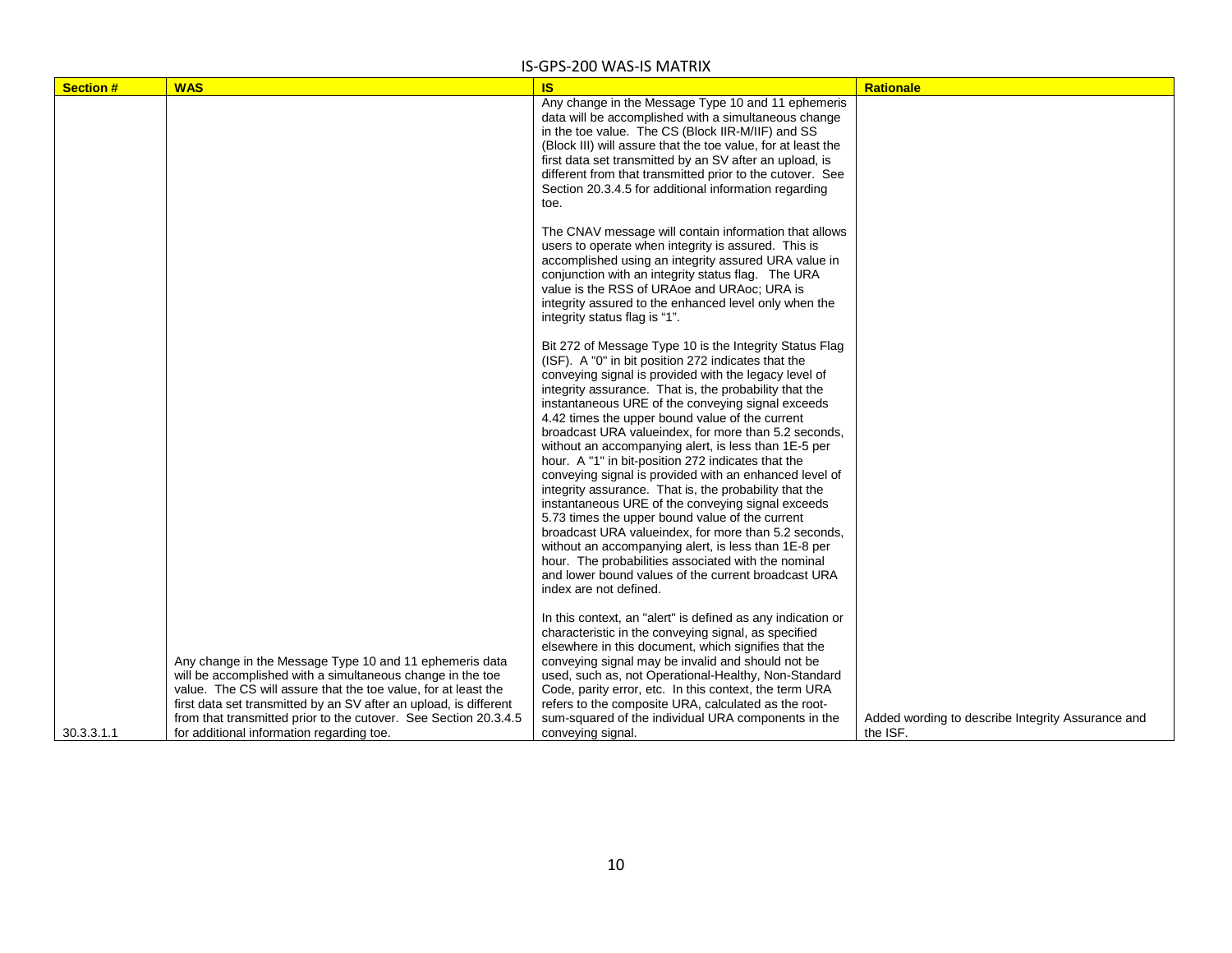| <b>Section#</b> | <b>WAS</b>                                                                                                                                                                                                                                                                                                                                                                                                                                                                                                                                                                                                                                                                                                                                                                                                                                  | <b>IS</b>                                                                                                                                                                                                                                                                                                                                                                                                                                                                                                                                                                                                                                                                                                                                                                                                                                                         | <b>Rationale</b>                                                                                                             |
|-----------------|---------------------------------------------------------------------------------------------------------------------------------------------------------------------------------------------------------------------------------------------------------------------------------------------------------------------------------------------------------------------------------------------------------------------------------------------------------------------------------------------------------------------------------------------------------------------------------------------------------------------------------------------------------------------------------------------------------------------------------------------------------------------------------------------------------------------------------------------|-------------------------------------------------------------------------------------------------------------------------------------------------------------------------------------------------------------------------------------------------------------------------------------------------------------------------------------------------------------------------------------------------------------------------------------------------------------------------------------------------------------------------------------------------------------------------------------------------------------------------------------------------------------------------------------------------------------------------------------------------------------------------------------------------------------------------------------------------------------------|------------------------------------------------------------------------------------------------------------------------------|
|                 | Bits 39 through 51 of message type 10 shall contain 13 bits<br>which are a modulo-8192 binary representation of the current<br>GPS week number at the start of the data set transmission<br>interval (see paragraph 6.2.4). These 13 bits are comprised of<br>10 LSBs that represent the ten MSBs of the 29-bit Z-count as<br>qualified in paragraph 20.3.3.3.1.1, and 3 MSBs which are<br>extra bits that extend the range of transmission week number<br>from 10 to 13 bits.                                                                                                                                                                                                                                                                                                                                                              | Bits 39 through 51 of message type 10 shall contain 13<br>bits which are a modulo-8192 binary representation of<br>the current GPS week number at the start of the data<br>set transmission interval (see paragraph 6.2.4).                                                                                                                                                                                                                                                                                                                                                                                                                                                                                                                                                                                                                                       | To synch up with IS-GPS-705 document                                                                                         |
| 30.3.3.1.4      | <b>APPEND</b>                                                                                                                                                                                                                                                                                                                                                                                                                                                                                                                                                                                                                                                                                                                                                                                                                               | Integrity properties of the URA are specified with<br>respect to the upper bound values of the URA index<br>(see 20.3.3.1).                                                                                                                                                                                                                                                                                                                                                                                                                                                                                                                                                                                                                                                                                                                                       | Change made real time at ICWG due to a complaint<br>from Mike Dash that the last part of the sentence did<br>not make sense. |
| 20.3.3.5.1.4    | Code SV Configuration<br>001 A-S capability, plus flags for A-S and "alert" in HOW;<br>memory capacity as described in paragraph 20.3.2 (e.g., Block<br>II/IIA/IIR SV).<br>010 A-S capability, plus flags for A-S and "alert" in HOW;<br>memory capacity as described in paragraph 20.3.2, M-Code<br>signal capability, L2C signal capability (e.g., Block IIR-M SV).<br>011 A-S capability, plus flags for A-S and "alert" in HOW;<br>memory capacity as described in paragraph 20.3.2, M-Code<br>capability, L2C signal capability, L5 signal capability (e.g.,<br>Block IIF SV).<br>100 A-S capability, plus flags for A-S and "alert" in HOW;<br>memory capacity as described in paragraph 20.3.2, M-Code<br>capability, L1C signal capability, L2C signal capability, L5<br>signal capability, no SA capability (e.g., Block IIIA SV). | Code SV Configuration<br>000 Reserved<br>001 A-S capability, plus flags for A-S and "alert" in<br>HOW; memory capacity as described in paragraph<br>20.3.2 (e.g., Block II/IIA/IIR SV).<br>010 A-S capability, plus flags for A-S and "alert" in<br>HOW; memory capacity as described in paragraph<br>20.3.2, M-Code signal capability, L2C signal capability<br>(e.g., Block IIR-M SV).<br>011 A-S capability, plus flags for A-S and "alert" in<br>HOW; memory capacity as described in paragraph<br>20.3.2, M-Code capability, L2C signal capability, L5<br>signal capability (e.g., Block IIF SV).<br>100 A-S capability, plus flags for A-S and "alert" in<br>HOW; memory capacity as described in paragraph<br>20.3.2, M-Code capability, L1C signal capability, L2C<br>signal capability, L5 signal capability, no SA capability<br>(e.g., Block IIIA SV). | Reserved the code 000                                                                                                        |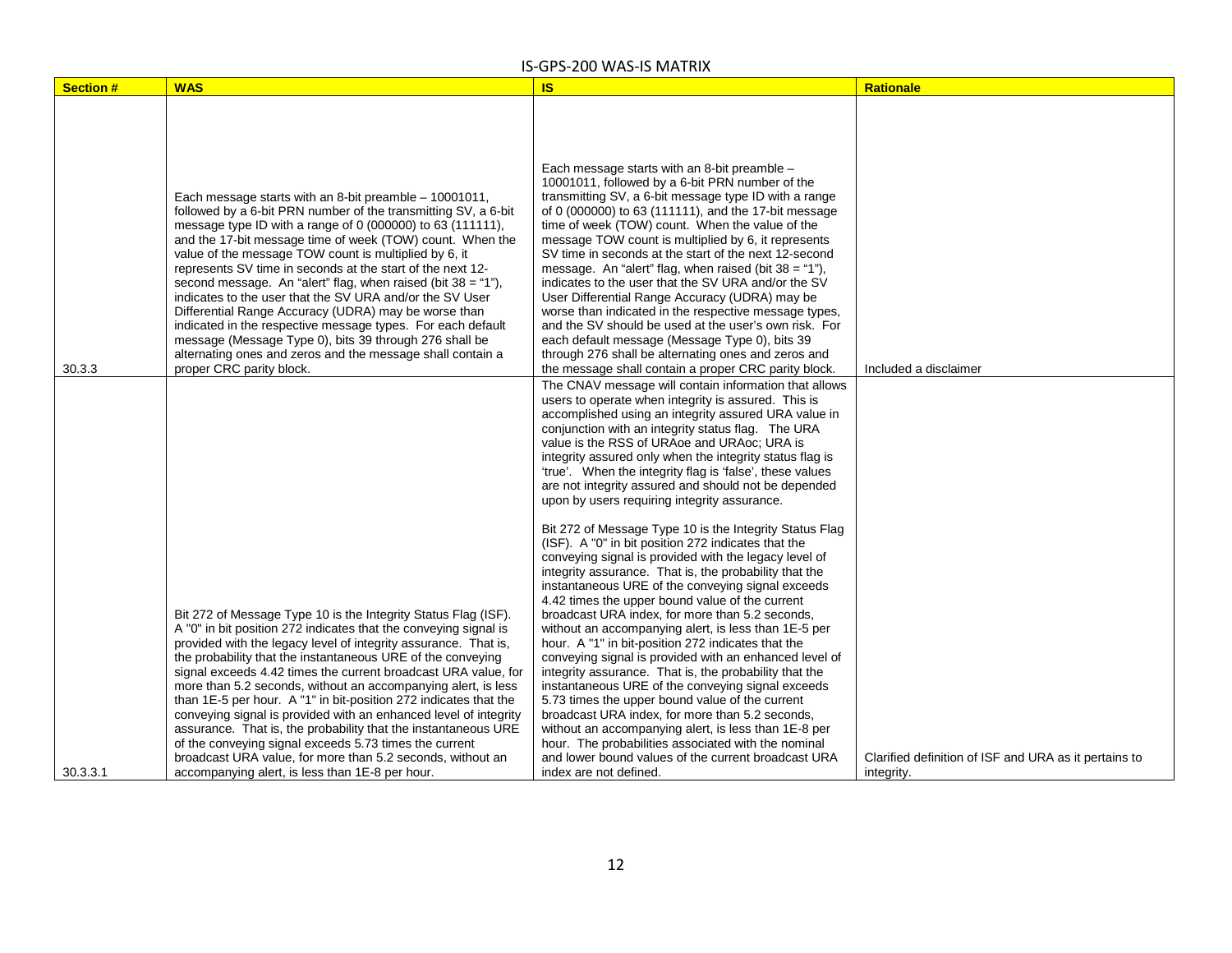| <b>Section#</b> | <b>WAS</b>                                                                                                                                                                                                                                                                                                                                                                                                                                                                                                                                                                                                  | <b>IS</b>                                                                                                                                                                                                                                                                                                                                                                                                                                                                                                                                                                                                                                                                                                             | <b>Rationale</b>      |
|-----------------|-------------------------------------------------------------------------------------------------------------------------------------------------------------------------------------------------------------------------------------------------------------------------------------------------------------------------------------------------------------------------------------------------------------------------------------------------------------------------------------------------------------------------------------------------------------------------------------------------------------|-----------------------------------------------------------------------------------------------------------------------------------------------------------------------------------------------------------------------------------------------------------------------------------------------------------------------------------------------------------------------------------------------------------------------------------------------------------------------------------------------------------------------------------------------------------------------------------------------------------------------------------------------------------------------------------------------------------------------|-----------------------|
| 30.3.3.2.1      | The clock parameters in any one of message types 30 through<br>37 describe the SV time scale during the period of validity. The<br>clock parameters in a data set shall be valid during the interval<br>of time in which they are transmitted and shall remain valid for<br>an additional period of time after transmission of the next data<br>set has started.                                                                                                                                                                                                                                            | The clock parameters in any one of message types 30<br>through 37 describe the SV time scale during the<br>period of validity. The parameters are applicable<br>during the time in which they are transmitted. Beyond<br>that time, they are still applicable, however, the most<br>recent data set should be used since the accuracy<br>degrades over time.                                                                                                                                                                                                                                                                                                                                                          | Clarification.        |
| 30.3.3.7.5      | The UDRA and UDRA indices are signed, two's complement<br>integers in the range of $+15$ to $-16$ and has the following<br>relationship                                                                                                                                                                                                                                                                                                                                                                                                                                                                     | The UDRAop-D and UDRA indices are signed, two's<br>complement integers in the range of +15 to -16 and<br>has the following relationship                                                                                                                                                                                                                                                                                                                                                                                                                                                                                                                                                                               |                       |
| 30.3.3.9        | Text messages are provided either in message type 36, Figure<br>30-9, or type 15, Figure 30-14. The specific contents of text<br>message will be at the discretion of the Operating Command.<br>Message type 36 can accommodate the transmission of 18<br>eight-bit ASCII characters. Message type 15 can<br>accommodate the transmission of 29 eight-bit ASCII<br>characters. The requisite bits shall occupy bits 39 through 270<br>of message type 15 and bits 128 through 275 of message type<br>36. The eight-bit ASCII characters shall be limited to the set<br>described in paragraph 20.3.3.5.1.8. | Text messages are provided either in message type<br>36, Figure 30-9, or type 15, Figure 30-14. The specific<br>contents of text message will be at the discretion of the<br>Operating Command. Message type 36 can<br>accommodate the transmission of 18 eight-bit ASCII<br>characters. Message type 15 can accommodate the<br>transmission of 29 eight-bit ASCII characters. The<br>requisite bits shall occupy bits 39 through 274 of<br>message type 15 and bits 128 through 275 of message<br>type 36. The eight-bit ASCII characters shall be limited<br>to the set described in paragraph 20.3.3.5.1.8                                                                                                         | correction            |
| 30.3.3.5.1      | Message type 32, Figure 30-5, provides SV clock correction<br>parameters (ref. Section 30.3.3.2) and earth orientation<br>parameters. The EOP message provides users with<br>parameters to construct the ECEF and ECI coordinate<br>transformation (a simple transformation method is defined in<br>Section 20.3.3.4.3.3.2). The number of bits, scale factors<br>(LSBs), the range, and the units of all EOP fields of message<br>type 32 are given in Table 30-VII.                                                                                                                                       | Message type 32, Figure 30-5, provides SV clock<br>correction parameters (ref. Section 30.3.3.2) and earth<br>orientation parameters. The EOP message provides<br>users with parameters to construct the ECEF and ECI<br>coordinate transformation (a simple transformation<br>method is defined in Section 20.3.3.4.3.3.2). The<br>number of bits, scale factors (LSBs), the range, and the<br>units of all EOP fields of message type 32 are given in<br>Table 30-VII. The equations described in this section<br>are based on (International Earth Rotation and<br>Reference Systems Service) IERS Technical Note 21.<br>However, these equations will be updated to a new<br>Technical Note in the next revision. | Included a disclaimer |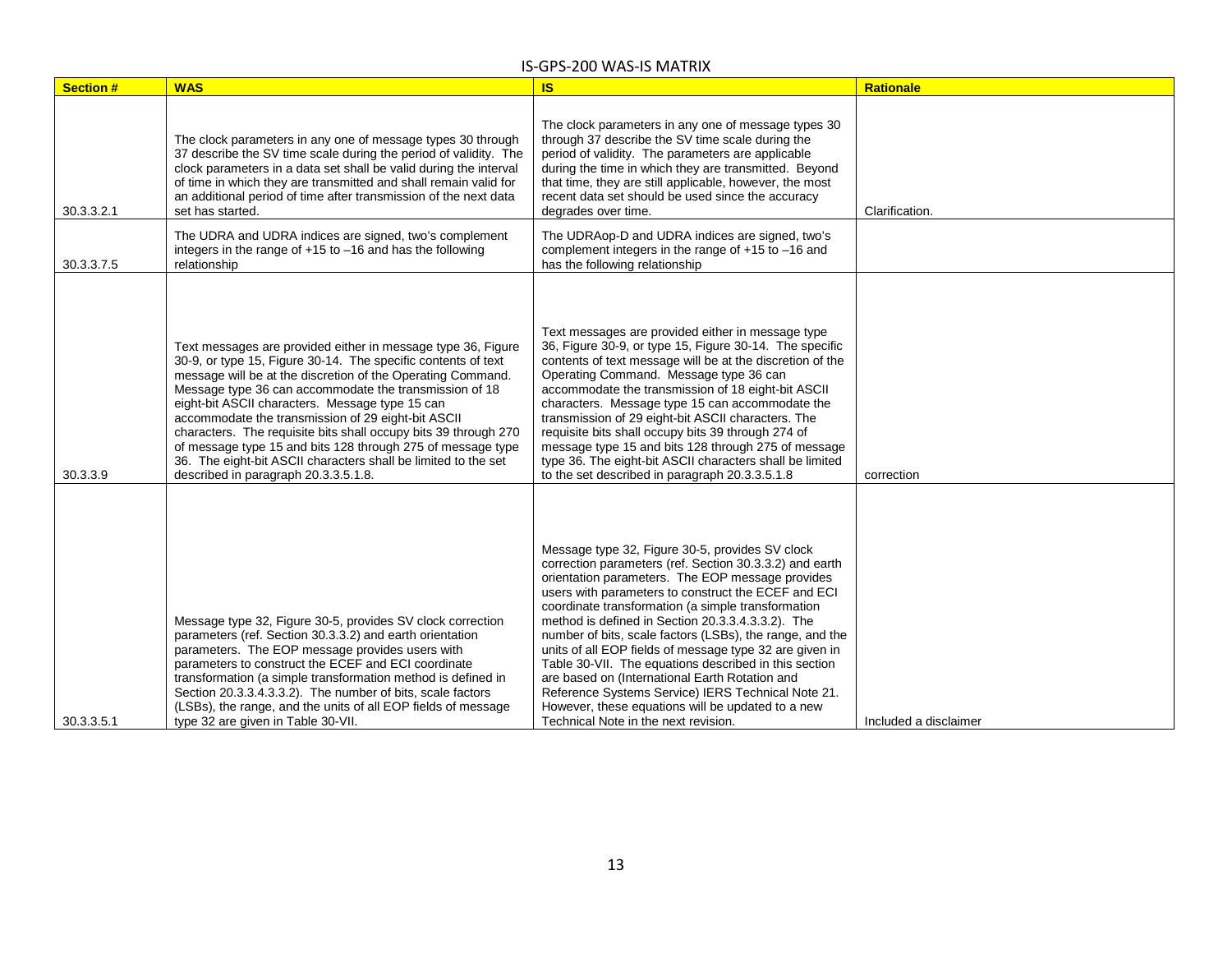| <b>Section #</b> | <b>WAS</b>                                                                                                                                                                                                                                                                                                                                                                                                                                                                                                                                                                                                                                                                                                                                                                                                                                                                                                                                                                                                                                                                                                                                                                                                                                                                                                                                                                                                                                                                                                                                                                                                                                               | <b>IS</b>                                                                                                                                                                                                                                                                                                                                                                                                                                                                                                                                                                                                                                                                                                                                                                                                                                                                                                                                                                                                                                                                                                                                                                                                                                                                                                                                                                                                                                                                                                             | <b>Rationale</b>                                                                                                                                                                                                                                                                                                                                 |
|------------------|----------------------------------------------------------------------------------------------------------------------------------------------------------------------------------------------------------------------------------------------------------------------------------------------------------------------------------------------------------------------------------------------------------------------------------------------------------------------------------------------------------------------------------------------------------------------------------------------------------------------------------------------------------------------------------------------------------------------------------------------------------------------------------------------------------------------------------------------------------------------------------------------------------------------------------------------------------------------------------------------------------------------------------------------------------------------------------------------------------------------------------------------------------------------------------------------------------------------------------------------------------------------------------------------------------------------------------------------------------------------------------------------------------------------------------------------------------------------------------------------------------------------------------------------------------------------------------------------------------------------------------------------------------|-----------------------------------------------------------------------------------------------------------------------------------------------------------------------------------------------------------------------------------------------------------------------------------------------------------------------------------------------------------------------------------------------------------------------------------------------------------------------------------------------------------------------------------------------------------------------------------------------------------------------------------------------------------------------------------------------------------------------------------------------------------------------------------------------------------------------------------------------------------------------------------------------------------------------------------------------------------------------------------------------------------------------------------------------------------------------------------------------------------------------------------------------------------------------------------------------------------------------------------------------------------------------------------------------------------------------------------------------------------------------------------------------------------------------------------------------------------------------------------------------------------------------|--------------------------------------------------------------------------------------------------------------------------------------------------------------------------------------------------------------------------------------------------------------------------------------------------------------------------------------------------|
| 3.2.1            | Three PRN ranging codes are transmitted: the precision (P)<br>code which is the principal NAV ranging code; the Y-code,<br>used in place of the P-code whenever the anti-spoofing (A-S)<br>mode of operation is activated; and the coarse/acquisition (C/A)<br>code which is used for acquisition of the P (or Y) code (denoted<br>as P(Y)) and as a civil ranging signal. Code-division-multiple-<br>access techniques allow differentiating between the SVs even<br>though they may transmit at the same frequencies. The SVs<br>will transmit intentionally "incorrect" versions of the C/A and the<br>P(Y) codes where needed to protect the users from receiving<br>and utilizing anomalous NAV signals as a result of a<br>malfunction in the SV's reference frequency generation system.<br>These two "incorrect" codes are termed non-standard C/A<br>(NSC) and non-standard Y (NSY) codes.<br>For Block IIR-M, IIF, and subsequent blocks of SVs, two<br>additional PRN ranging codes are transmitted. They are the L2<br>civil-moderate (L2 CM) code and the L2 civil-long (L2 CL) code.<br>The SVs will transmit intentionally "incorrect" versions of the L2<br>CM and L2 CL codes where needed to protect the users from<br>receiving and utilizing anomalous NAV signals as a result of a<br>malfunction in the SV's reference frequency generation system.<br>These "incorrect" codes are termed non-standard L2 CM<br>(NSCM) and non-standard L2 CL (NSCL) codes. The SVs<br>shall also be capable of initiating and terminating the broadcast<br>of NSCM and/or NSCL code(s) independently of each other, in<br>response to CS command. | Three PRN ranging codes are transmitted: the<br>precision (P) code which is the principal navigation<br>ranging code; the Y-code, used in place of the P-code<br>whenever the anti-spoofing (A-S) mode of operation is<br>activated; and the coarse/acquisition (C/A) code which<br>is used for acquisition of the P (or Y) code (denoted as<br>P(Y)) and as a civil ranging signal. Code-division-<br>multiple-access techniques allow differentiating<br>between the SVs even though they may transmit at the<br>same frequencies. The SVs will transmit intentionally<br>"incorrect" versions of the C/A and the P(Y) codes<br>where needed to protect the users from receiving and<br>utilizing anomalous navigation signals. These two<br>"incorrect" codes are termed non-standard C/A (NSC)<br>and non-standard Y (NSY) codes.<br>For Block IIR-M, IIF, and subsequent blocks of SVs,<br>two additional PRN ranging codes are transmitted.<br>They are the L2 civil-moderate (L2 CM) code and the<br>L2 civil-long (L2 CL) code. The SVs will transmit<br>intentionally "incorrect" versions of the L2 CM and L2<br>CL codes where needed to protect the users from<br>receiving and utilizing anomalous navigation signals.<br>These "incorrect" codes are termed non-standard L2<br>CM (NSCM) and non-standard L2 CL (NSCL) codes.<br>The SVs shall also be capable of initiating and<br>terminating the broadcast of NSCM and/or NSCL<br>code(s) independently of each other, in response to CS<br>command. | The cause of anomalous NAV signals is not limited to<br>"a malfunction in the SV's reference frequency<br>generation system." For example, there might be a<br>malfunction of OCX state vector generation that<br>results in erroneous NAV data while there is no fault or<br>malfunction onboard SV's reference frequency<br>generation system. |
| 3.2.1.6          | The NSC, NSCM, NSCL, and NSY codes, used to protect the<br>user from a malfunction in the SV's reference frequency system<br>(reference paragraph 3.2.1), are not for utilization by the user<br>and, therefore, are not defined in this document.                                                                                                                                                                                                                                                                                                                                                                                                                                                                                                                                                                                                                                                                                                                                                                                                                                                                                                                                                                                                                                                                                                                                                                                                                                                                                                                                                                                                       | The NSC, NSCM, NSCL, and NSY codes, used to<br>protect the user from tracking anomalous navigation<br>signals, are not for utilization by the user and,<br>therefore, are not defined in this document.                                                                                                                                                                                                                                                                                                                                                                                                                                                                                                                                                                                                                                                                                                                                                                                                                                                                                                                                                                                                                                                                                                                                                                                                                                                                                                               | The Non-standard codes protect the user from<br>receiving timely-detected anomalous NAV data. The<br>cause of anomalous NAV signals is not limited to "a<br>malfunction in the SV's reference frequency system.                                                                                                                                  |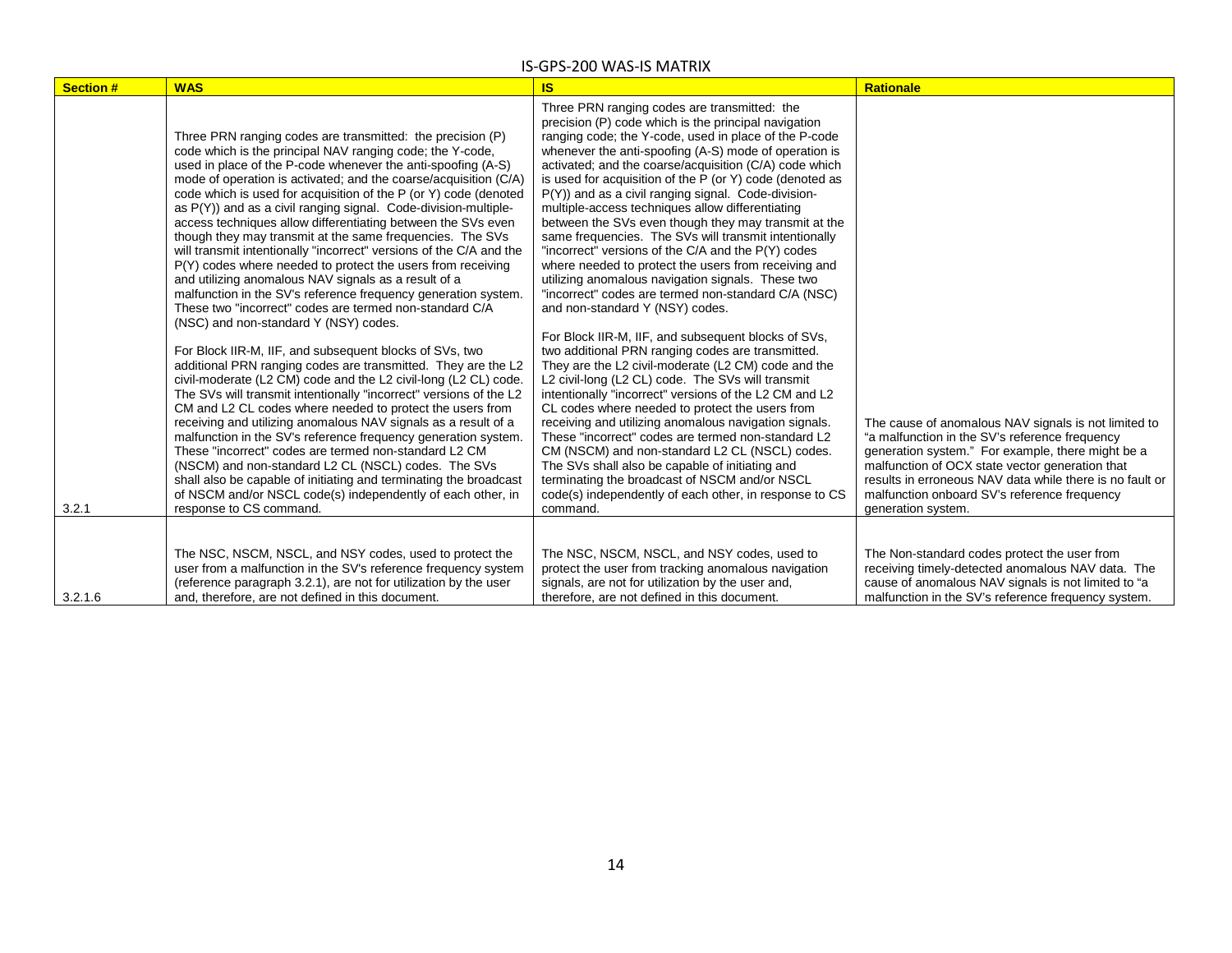| <b>Section #</b> | <b>WAS</b>                                                                                                                                                                                                                                                                                                                                                                                                                                                                                                                                                                                                                                                                                                                                                                                                          | <b>IS</b>                                                                                                                                                                                                                                                                                                                                                                                                                                                                                                                                                                                                                                                                                                                                                                                                                                                                                                                                                                                                                                                                                                                                                                                                                                                                                                        | <b>Rationale</b>                                                                                                                                                                                         |
|------------------|---------------------------------------------------------------------------------------------------------------------------------------------------------------------------------------------------------------------------------------------------------------------------------------------------------------------------------------------------------------------------------------------------------------------------------------------------------------------------------------------------------------------------------------------------------------------------------------------------------------------------------------------------------------------------------------------------------------------------------------------------------------------------------------------------------------------|------------------------------------------------------------------------------------------------------------------------------------------------------------------------------------------------------------------------------------------------------------------------------------------------------------------------------------------------------------------------------------------------------------------------------------------------------------------------------------------------------------------------------------------------------------------------------------------------------------------------------------------------------------------------------------------------------------------------------------------------------------------------------------------------------------------------------------------------------------------------------------------------------------------------------------------------------------------------------------------------------------------------------------------------------------------------------------------------------------------------------------------------------------------------------------------------------------------------------------------------------------------------------------------------------------------|----------------------------------------------------------------------------------------------------------------------------------------------------------------------------------------------------------|
| 3.3.1.1          | The signals shall be contained within two 20.46-MHz bands<br>centered about L1 and L2. The carrier frequencies for the L1<br>and L2 signals shall be coherently derived from a common<br>frequency source within the SV. The nominal frequency of this<br>source -- as it appears to an observer on the ground -- is 10.23<br>MHz. The SV carrier frequency and clock rates -- as they<br>would appear to an observer located in the SV -- are offset to<br>compensate for relativistic effects. The clock rates are offset<br>by $f/f = -4.4647E - 10$ , equivalent to a change in the P-code<br>chipping rate of 10.23 MHz offset by a $f = -4.5674E-3 Hz$ . This<br>is equal to 10.22999999543 MHz. The nominal carrier<br>frequencies (f0) shall be 1575.42 MHz, and 1227.6 MHz for L1<br>and L2, respectively. | For Block IIA, IIR, IIR-M, and IIF satellites, the<br>requirements specified in this IS shall pertain to the<br>signal contained within two 20.46 MHz bands; one<br>centered about the L1 nominal frequency and the other<br>centered about the L2 nominal frequency (see Table 3-<br>Vb). For Block III and subsequent satellites, the<br>requirements specified in this IS shall pertain to the<br>signal contained within two 30.69 MHz bands; one<br>centered about the L1 nominal frequency and the other<br>centered about the L2 nominal frequency (see Table 3-<br>Vc). The carrier frequencies for the L1 and L2 signals<br>shall be coherently derived from a common frequency<br>source within the SV. The nominal frequency of this<br>source -- as it appears to an observer on the ground --<br>is 10.23 MHz. The SV carrier frequency and clock<br>rates -- as they would appear to an observer located in<br>the SV -- are offset to compensate for relativistic<br>effects. The clock rates are offset by $f/f = -4.4647E$ -<br>10, equivalent to a change in the P-code chipping rate<br>of 10.23 MHz offset by a $f = -4.5674E-3 Hz$ . This is<br>equal to 10.2299999954326 MHz. The nominal carrier<br>frequencies (f0) shall be 1575.42 MHz, and 1227.6<br>MHz for L1 and L2, respectively. | Made changes to differentiate bandwidths of various<br>generations of SVs.                                                                                                                               |
| 3.3.1.2          | Correlation loss is defined as the difference between the SV<br>power received in a 20.46<br>MHz bandwidth and the signal power recovered in an ideal<br>correlation receiver of the same bandwidth. On the L1<br>and L2 channels, the worst case correlation loss occurs when<br>the carrier is modulated by the sum of the P(Y) code<br>and the NAV data stream. For this case, the correlation loss<br>apportionment shall be as follows:<br>1. SV modulation imperfections 0.6 dB<br>2. Ideal UE receiver waveform distortion 0.4 dB<br>(due to 20.46 MHz filter)                                                                                                                                                                                                                                               | The correlation loss is defined as the difference<br>between the SV power received in the bandwidth<br>defined in 3.3.1.1 (excluding signal combining loss) and<br>the signal power recovered in an ideal correlation<br>receiver of the same bandwidth using an exact replica<br>of the waveform within an ideal sharp-cutoff filter<br>bandwidth, whose bandwidth corresponds to that<br>specified in 3.3.1.1 and whose phase is linear over that<br>bandwidth.<br>The total allowable correlation loss due to SV<br>modulation and filtering imperfections, which is a<br>function of signal, shall be:<br>Code Correlation Loss (IIF and prior SVs) Correlation<br>Loss (Block III SVs)<br>C/A & L2C 0.6 dB 0.3 dB<br>L1P(Y) & L2P(Y) 0.6 dB 0.6 dB                                                                                                                                                                                                                                                                                                                                                                                                                                                                                                                                                          | From CL/PCN WG. Made changes real-time at the<br>ICWG. Stakeholders have all concurred to language.<br>18 Feb 2010: Added a column to distinguish IIF and<br>prior blocks from GPS III correlation loss) |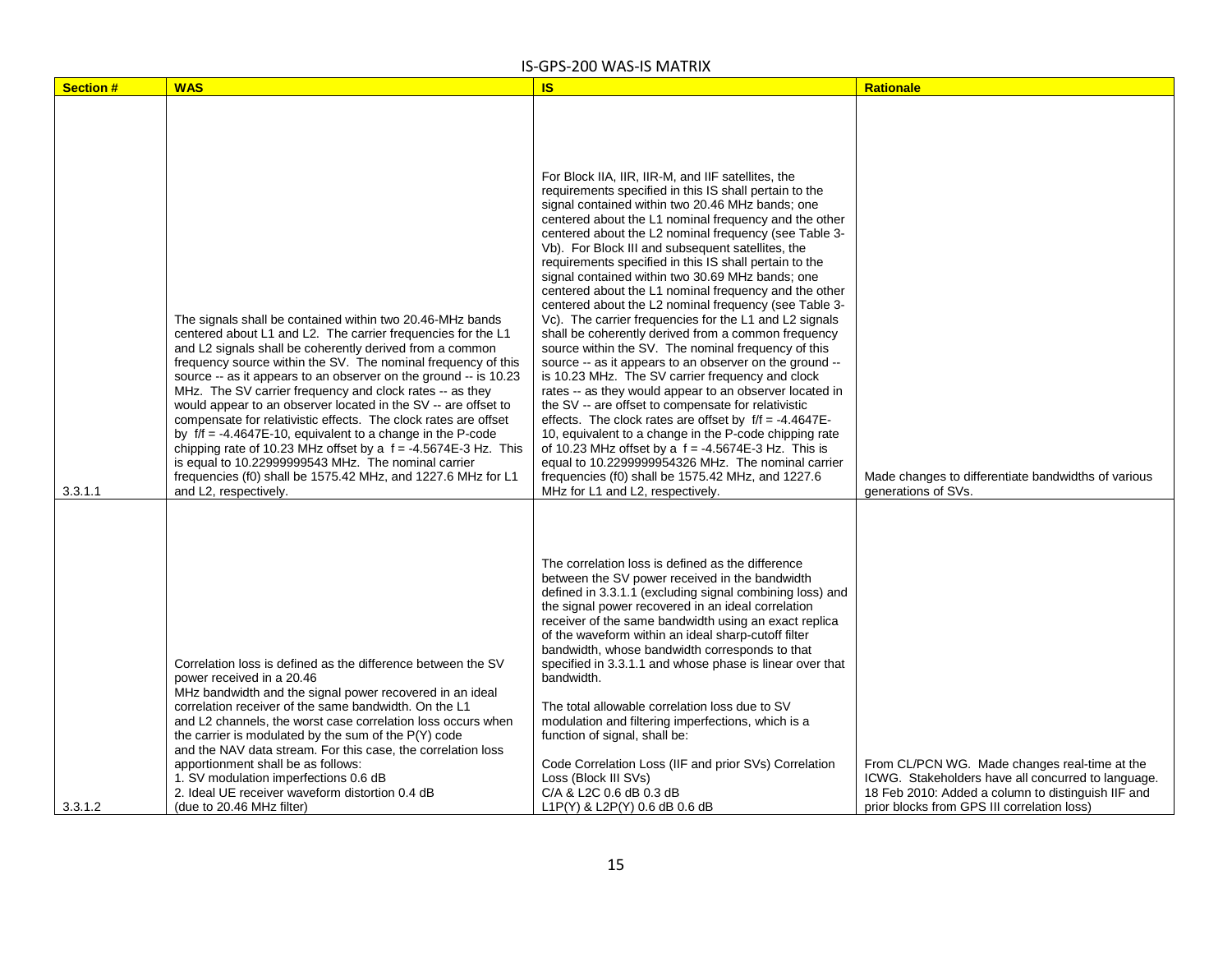| <b>Section #</b> | <b>WAS</b>                                                                                                                                                                                                                                                                                                                                                                                                                                                    | <b>IS</b>                                                                                                                                                                                                                                                                                                                                                                                                                                                                                                                                                                                                                                                                                                                                                                                                                                                                                                                         | <b>Rationale</b>                                                                                                                                                                                                  |
|------------------|---------------------------------------------------------------------------------------------------------------------------------------------------------------------------------------------------------------------------------------------------------------------------------------------------------------------------------------------------------------------------------------------------------------------------------------------------------------|-----------------------------------------------------------------------------------------------------------------------------------------------------------------------------------------------------------------------------------------------------------------------------------------------------------------------------------------------------------------------------------------------------------------------------------------------------------------------------------------------------------------------------------------------------------------------------------------------------------------------------------------------------------------------------------------------------------------------------------------------------------------------------------------------------------------------------------------------------------------------------------------------------------------------------------|-------------------------------------------------------------------------------------------------------------------------------------------------------------------------------------------------------------------|
|                  |                                                                                                                                                                                                                                                                                                                                                                                                                                                               |                                                                                                                                                                                                                                                                                                                                                                                                                                                                                                                                                                                                                                                                                                                                                                                                                                                                                                                                   |                                                                                                                                                                                                                   |
| 3.3.1.4          | In-band spurious transmissions shall be at least 40 dB below<br>the unmodulated L1<br>and L2 carriers over the allocated 20.46 MHz channel<br>bandwidth.                                                                                                                                                                                                                                                                                                      | In-band spurious transmissions, from the SV, shall be<br>at or below -40 dBc over the respective bands specified<br>in 3.3.1.1. In-band spurious transmissions, from the SV,<br>shall be at least 40 dB below the unmodulated L1<br>carrier over the band specified in 3.3.1.1. In-band<br>spurious transmissions are defined as transmissions<br>within the bands specified in 3.3.1.1 which are not<br>expressly components of the L1 and L2<br>waveformssignals.<br>In-band spurious transmissions shall be at least 40 dB<br>below the unmodulated L1 and L2 carriers over the<br>allocated 20.46 MHz channel bandwidth.                                                                                                                                                                                                                                                                                                      | From CL/PCN WG. Made changes real-time at the<br>ICWG. Stakeholders have all concurred to language.                                                                                                               |
|                  |                                                                                                                                                                                                                                                                                                                                                                                                                                                               | For Block IIR-M, IIF, and subsequent blocks of SVs,<br>phase quadrature relationship between the two L2<br>carrier components shall be either in phase quadrature<br>or in the same phase (within $\pm 100$ miliradians) – see<br>paragraph 3.3.1.5.3 for additional information. can be<br>the same as for the two L1 carrier components as<br>described above. However, for the L2 case, the civil<br>signal carrier component is modulated by any one of<br>three (IIF) or four (IIR-M) different bit trains as<br>described in paragraph 3.2.3. The resultant composite<br>transmitted signal phases will vary as a function of the<br>binary state of the modulating signals as well as the<br>signal power ratio and phase quadrature relationship.<br>Beyond these considerations, additional carrier<br>components in Block IIR-M, IIF, and subsequent blocks<br>of SVs will result in composite transmitted signal phase |                                                                                                                                                                                                                   |
| 3.3.1.5.1        | For Block IIR-M, IIF, and subsequent blocks of SVs, phase<br>quadrature relationship between the two L2 carrier components<br>can be the same as for the two L1 carrier components as<br>described above. However, for the L2 case, the civil signal<br>carrier component is modulated by any one of three (IIF) or four<br>(IIR-M) different bit trains as described in paragraph 3.2.3.<br>Moreover, the two L2 carrier components can be in same<br>phase. | relationships other than the nominal special case of<br>Table 3-IV. The current phase relationship of the two<br>L2 carrier components (L2C and L2P(Y)) shall be<br>indicated by means of bit 273 of the CNAV Type 10<br>Message (See section 30.3.3), where zero indicates<br>phase quadrature, with the L2C lagging the L2P(Y) by<br>90 degrees, and one indicates that L2C and L2P(Y) are<br>in-phase. If the CNAV message is not available, then<br>the L2C and L2P(Y) shall be fixed in phase quadrature.                                                                                                                                                                                                                                                                                                                                                                                                                    | Added verbiage to describe performance of signal<br>phasing. Changes were also made real-time at the<br>ICWG. Stakeholders have all concurred.<br>12 Feb 2010: Added L2C phasing language to end of<br>paragraph. |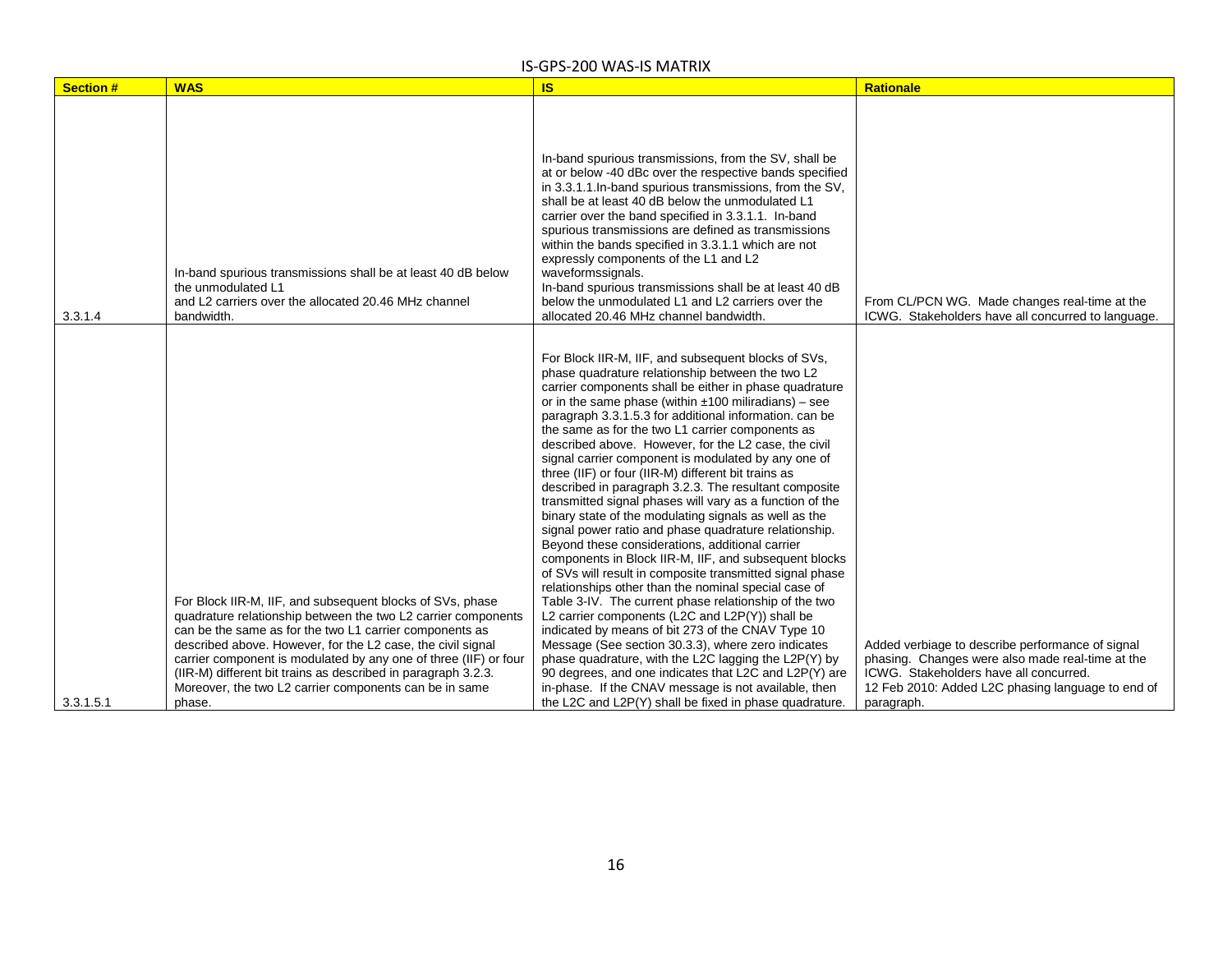| <b>Section#</b> | <b>WAS</b>                                                                                                                                                                                                                                                                                                                                                                                                                                                                                                                                                                                                                                                                                                                                                                                                                                                                                                                 | <b>IS</b>                                                                                                                                                                                                                                                                                                                                                                                                                                                                                                                                                                                                                                                                                                                                                                                                                                                                                                                                                                                                                                                                                                                                                                                                                                                                                                                                                                                                                                                                                                                                                                                                                                                                                                                                                                 | <b>Rationale</b>                                                                                                                                        |
|-----------------|----------------------------------------------------------------------------------------------------------------------------------------------------------------------------------------------------------------------------------------------------------------------------------------------------------------------------------------------------------------------------------------------------------------------------------------------------------------------------------------------------------------------------------------------------------------------------------------------------------------------------------------------------------------------------------------------------------------------------------------------------------------------------------------------------------------------------------------------------------------------------------------------------------------------------|---------------------------------------------------------------------------------------------------------------------------------------------------------------------------------------------------------------------------------------------------------------------------------------------------------------------------------------------------------------------------------------------------------------------------------------------------------------------------------------------------------------------------------------------------------------------------------------------------------------------------------------------------------------------------------------------------------------------------------------------------------------------------------------------------------------------------------------------------------------------------------------------------------------------------------------------------------------------------------------------------------------------------------------------------------------------------------------------------------------------------------------------------------------------------------------------------------------------------------------------------------------------------------------------------------------------------------------------------------------------------------------------------------------------------------------------------------------------------------------------------------------------------------------------------------------------------------------------------------------------------------------------------------------------------------------------------------------------------------------------------------------------------|---------------------------------------------------------------------------------------------------------------------------------------------------------|
|                 |                                                                                                                                                                                                                                                                                                                                                                                                                                                                                                                                                                                                                                                                                                                                                                                                                                                                                                                            | 3.3.1.5.3 Phase Continuity. While the satellite is<br>broadcasting standard C/A, P(Y), and L2C codes with<br>data that indicates that C/A, P(Y), and L2C signal<br>health (respectively) is OK, the CS/SS will not<br>command an operation causing an intentional phase<br>discontinuity. This does not apply to phase<br>discontinuities caused by signal modulation. Prior to<br>health data being available on L2C, satellites will be set                                                                                                                                                                                                                                                                                                                                                                                                                                                                                                                                                                                                                                                                                                                                                                                                                                                                                                                                                                                                                                                                                                                                                                                                                                                                                                                             | From CL/PCN WG. Made changes real-time at the<br>ICWG. Stakeholders have all concurred to language.<br>18 Feb 2010: Added sentence to paragraph for L2C |
| 3.3.1.5.3       | <b>NEW</b><br>The SV shall provide L1 and L2 navigation signal strength at<br>end-of-life (EOL), worst-case, in order to meet the minimum<br>levels specified in Table 3-V. The minimum received power is<br>measured at the output of a 3 dBi linearly polarized user<br>receiving antenna (located near ground) at worst normal<br>orientation, when the SV is above a 5-degree elevation angle.<br>The received signal levels are observed within the inband<br>allocation defined in para. 3.3.1.1. The Block IIF SV shall<br>provide L1 and L2 signals with the following characteristic: the<br>L1 off-axis power gain shall not decrease by more than 2 dB<br>from the Edge-of-Earth (EOE) to nadir, nor more than 10 dB<br>from EOE to 20 degrees off nadir, and no more than 18 dB<br>from EOE to 23 degrees off nadir; the L2 off-axis power gain<br>shall not decrease by more than 2 dB from EOE to nadir, and | unhealthy using the non-standard code.<br>The SV shall provide L1 and L2 navigation signal<br>strength at end-of-life (EOL), worst-case, in order to<br>meet the minimum levels specified in Table 3-V. Any<br>combining operation done by the SV and associated<br>loss is compensated by an increase in SV transmitted<br>power and thus transparent to the user segment. The<br>minimum received power is measured at the output of<br>a 3 dBi linearly polarized user receiving antenna<br>(located near ground) at worst normal orientation, when<br>the SV is above a 5-degree elevation angle. The<br>received signal levels are observed within the in-band<br>allocation defined in para. 3.3.1.1.<br>The Block IIF SV shall provide L1 and L2 signals with<br>the following characteristic: the L1 off-axis relative<br>power (referenced to peak transmitted power) off-axis<br>power gain shall not decrease by more than 2 dB from<br>the Edge-of-Earth (EOE) to nadir, nor more than 10 dB<br>from EOE to 20 degrees off nadir, and no more than 18<br>dB from EOE to 23 degrees off nadir; the L2 off-axis<br>power gain shall not decrease by more than 2 dB from<br>EOE to nadir, and no more than 10 dB from EOE to 23<br>degrees off nadir; the power drop off between EOE<br>and ±23 degrees shall be in a monotonically<br>decreasing fashion.<br>The Block III SV shall provide L1 and L2 signals with<br>the following characteristic: the L1 off-axis relative<br>power (referenced to peak transmitted power) shall not<br>decrease by more than 2 dB from the Edge-of-Earth<br>(EOE) to nadir; the L2 off-axis power gain shall not<br>decrease by more than 2 dB from EOE to nadir; the<br>power drop off between EOE and ±26 degrees shall be | phasing comment.                                                                                                                                        |
| 3.3.1.6         | no more than 10 dB from EOE to 23 degrees off nadir; the<br>power drop off between EOE and ±23 degrees shall be in a<br>monotonically decreasing fashion.                                                                                                                                                                                                                                                                                                                                                                                                                                                                                                                                                                                                                                                                                                                                                                  | in a monotonically decreasing fashion. Additional<br>related data is provided as supporting material in<br>paragraph 6.3.1.                                                                                                                                                                                                                                                                                                                                                                                                                                                                                                                                                                                                                                                                                                                                                                                                                                                                                                                                                                                                                                                                                                                                                                                                                                                                                                                                                                                                                                                                                                                                                                                                                                               | Added text to rule out combining losses and described<br>power levels in terms of off axis relative power.                                              |